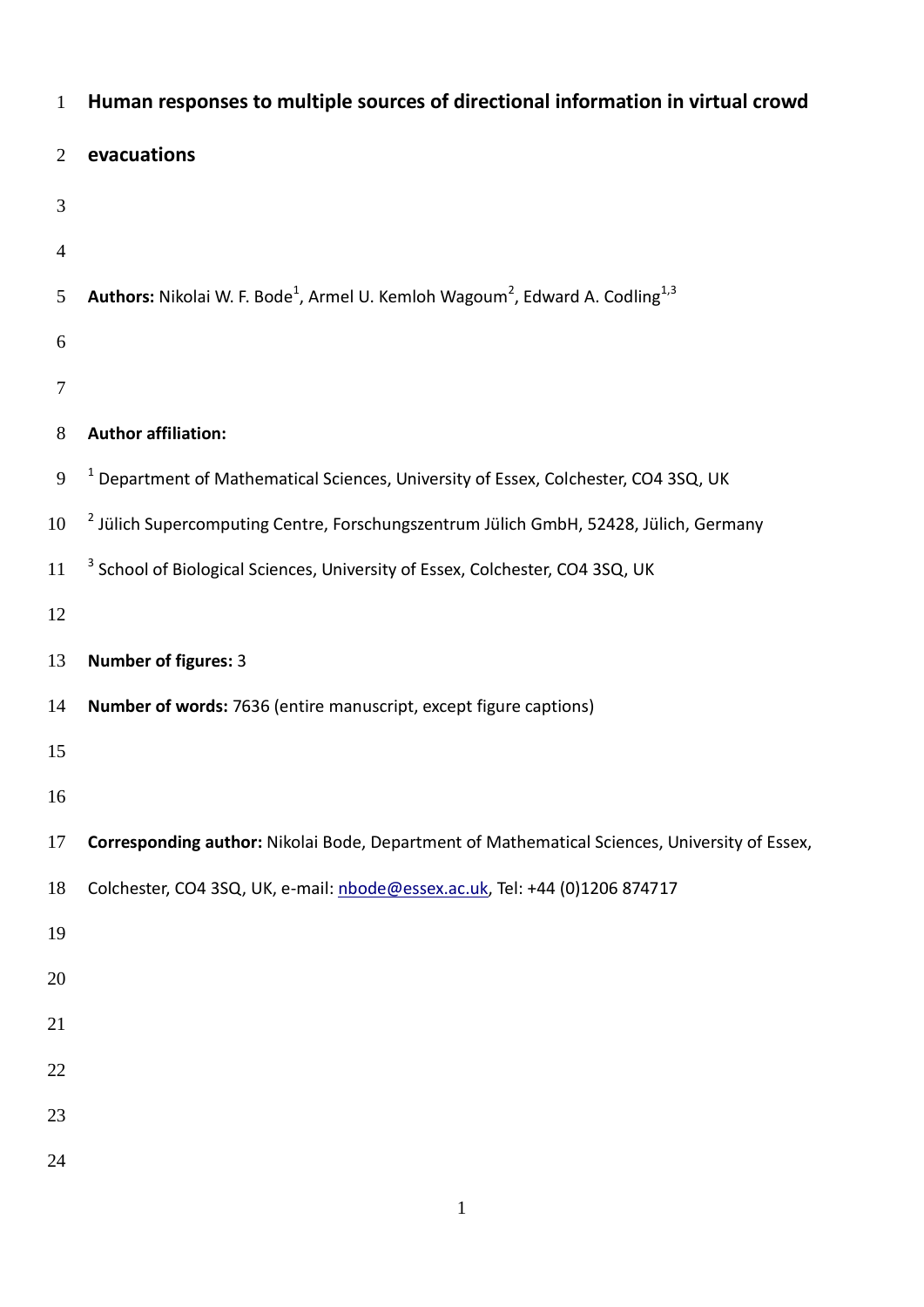## **Summary**

26 The evacuation of crowds from buildings or vehicles is one example that highlights the importance 27 of understanding how individual-level interactions and decision-making combine and lead to the 28 overall behaviour of crowds. In particular, to make evacuations safer, we need to understand how individuals make movement decisions in crowds. Here, we present an evacuation experiment with over five hundred participants testing individual behaviour in an interactive virtual environment. Participants had to choose between different exit routes under the influence of three different types of directional information: static information (signs), dynamic information (movement of simulated crowd), memorised information, as well as the combined effect of these different sources of directional information. In contrast to signs, crowd movement and memorised information did not have a significant effect on human exit route choice in isolation. However, when we combined the latter two treatments with additional directly conflicting sources of directional information, such as signs, they showed a clear effect by reducing the number of participants that followed the opposing directional information. This suggests that the signals participants observe more closely in isolation do not simply overrule alternative sources of directional information. Age and gender did not consistently explain differences in behaviour in our experiments.

 **Keywords:** decision-making, crowd behaviour, emergency evacuations, virtual environment, route choice, directional information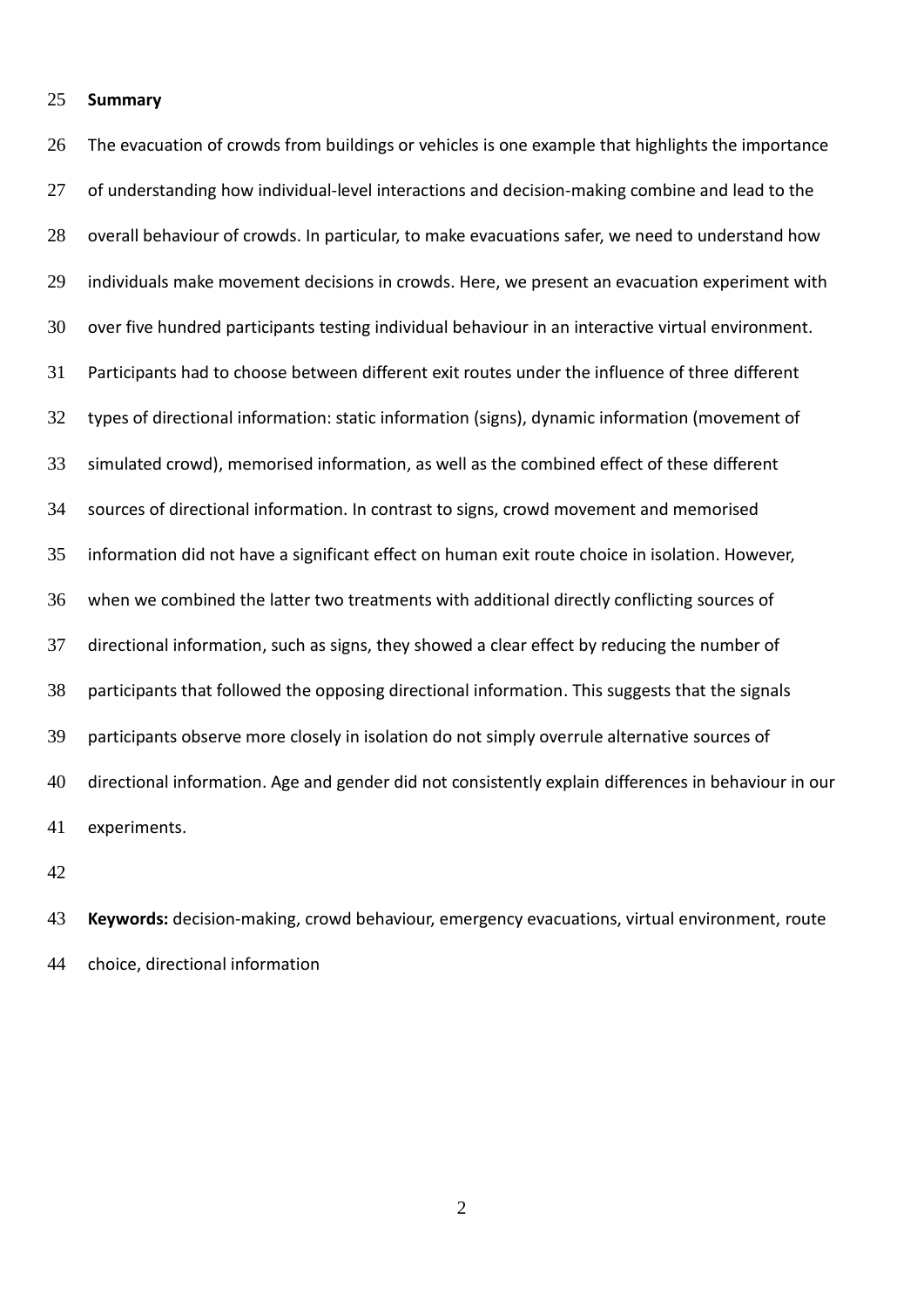#### **1. Introduction**

 Imagine a crowd of people leaving a building with multiple exits. Some exits are labelled with signs, while some people in the crowd remember that they have been told to use certain exits. Which exit route do people choose? Do they follow the signs, or other people, or the information they may or may not remember? Depending on the decisions of individuals, the crowd could split evenly between different exits or everyone could try to use the same exit. This scenario is a perfect example of collective behaviour in which the decisions of individuals combine and lead to the observed crowd dynamics [1]. Such collective behaviour phenomena, emerging from interactions between individuals, occur across a wide range of species including social animals, insects or bacteria and include the synchronised movement of schools of fish or the relocation of nest sites in ants, for example [2].

 The evacuation of human crowds from confined spaces is one example that highlights the practical importance of understanding collective behaviour. Crowds are composed of many individuals and each individual makes movement decisions based on their surroundings. These individual-level decisions give rise to the movement dynamics of crowds and to make buildings or vehicles safer, we thus need to understand the individual-level decisions in crowd evacuations [3]. Individuals within a crowd are likely to make movement decisions at different temporal and spatial scales [4]. In particular, it has been suggested that we need to distinguish between microscopic 'operational level' decisions and higher level 'tactical level' decisions [5]. Operational level decisions typically relate to the short time-scale walking behaviour of pedestrians, such as the precise steps in a path an individual may take through a crowd to the nearest exit whilst avoiding collisions with other pedestrians or objects in the vicinity. Theoretical and empirical research on this type of behaviour suggests that humans seek to optimise their travel time or the directness of their path [6,7].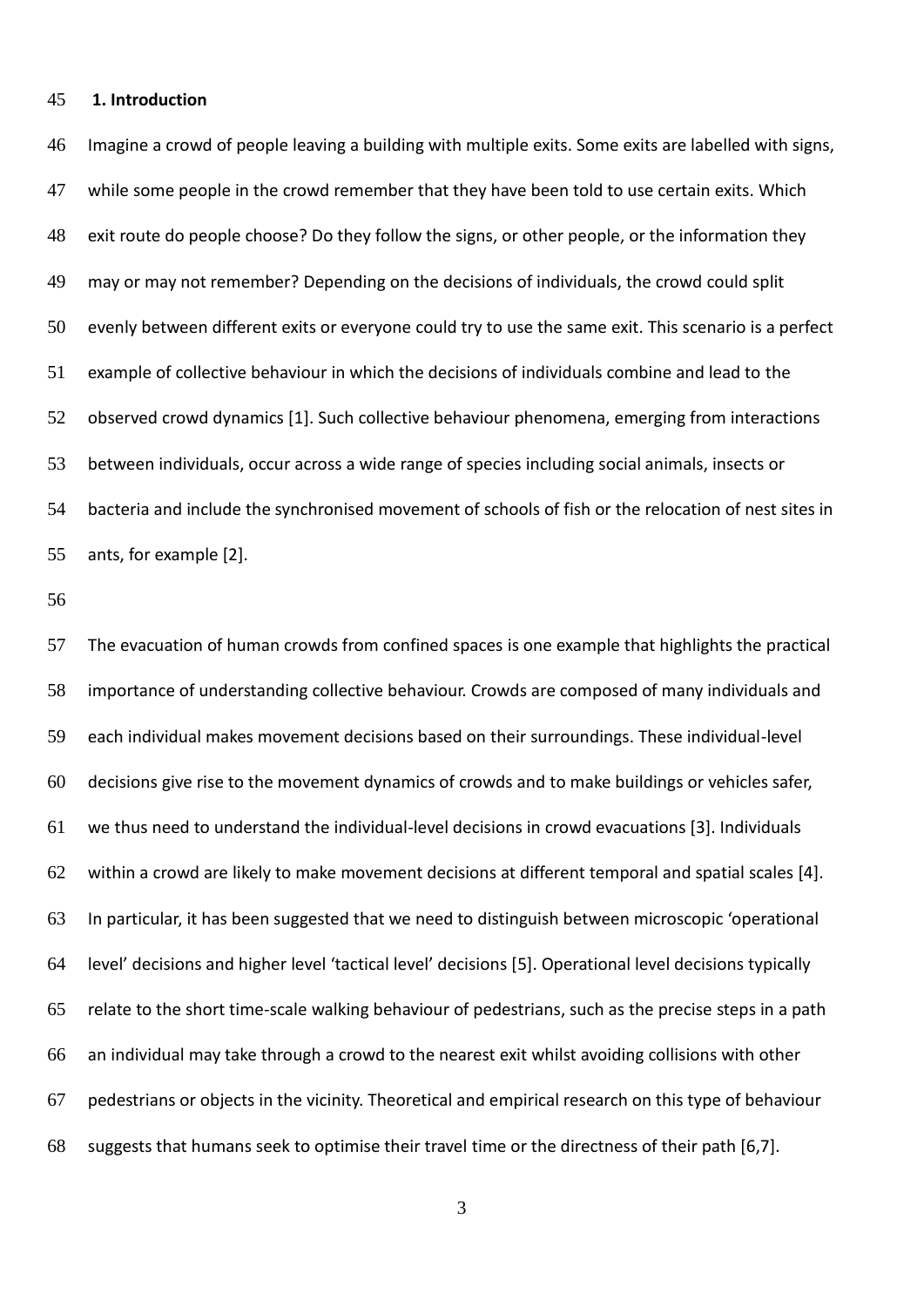Tactical level decisions occur over longer timescales, and examples include the decision on which exit route from a building to use, or the timing of when to initiate the personal evacuation. In the context of evacuations, tactical level decisions about when to go and where to go can lead to high pedestrian densities and operational level behaviours can subsequently lead to potentially dangerous collective phenomena, such as the build-up of pressure at bottlenecks in evacuation routes [5]. Empirical and theoretical work has greatly helped to reduce the risks posed by dangerous collective phenomena emerging from behaviour at the operational level [3]. In this study, we investigate the tactical level movement decisions of humans in the context of crowd evacuations.

 Different approaches have been developed and used to determine what individual-level behaviours may lead to observed collective phenomena, but there is currently no established solution for this particular problem. In one approach, different models for individual behaviour are 82 fitted to empirical data. The model producing the best fit represents the most likely set of behaviours [8]. A drawback of this approach is that our knowledge is always limited by the available models for behaviour under consideration. A different approach treats individuals as particles and estimates the strength of the forces acting between these particles from the relative movement of individuals [9,10]. Manipulating the sensory abilities of individuals within groups (e.g. by blindfolding them), presents another approach to establish the sufficient and necessary 88 basis for certain types of collective behaviour [11]. We employed an alternative approach by using a virtual environment to precisely control the signals and visual stimuli humans could obtain from their environment. By asking volunteers to complete an evacuation from a building in this interactive simulated environment, we investigated how humans respond to different sources of information when making movement decisions.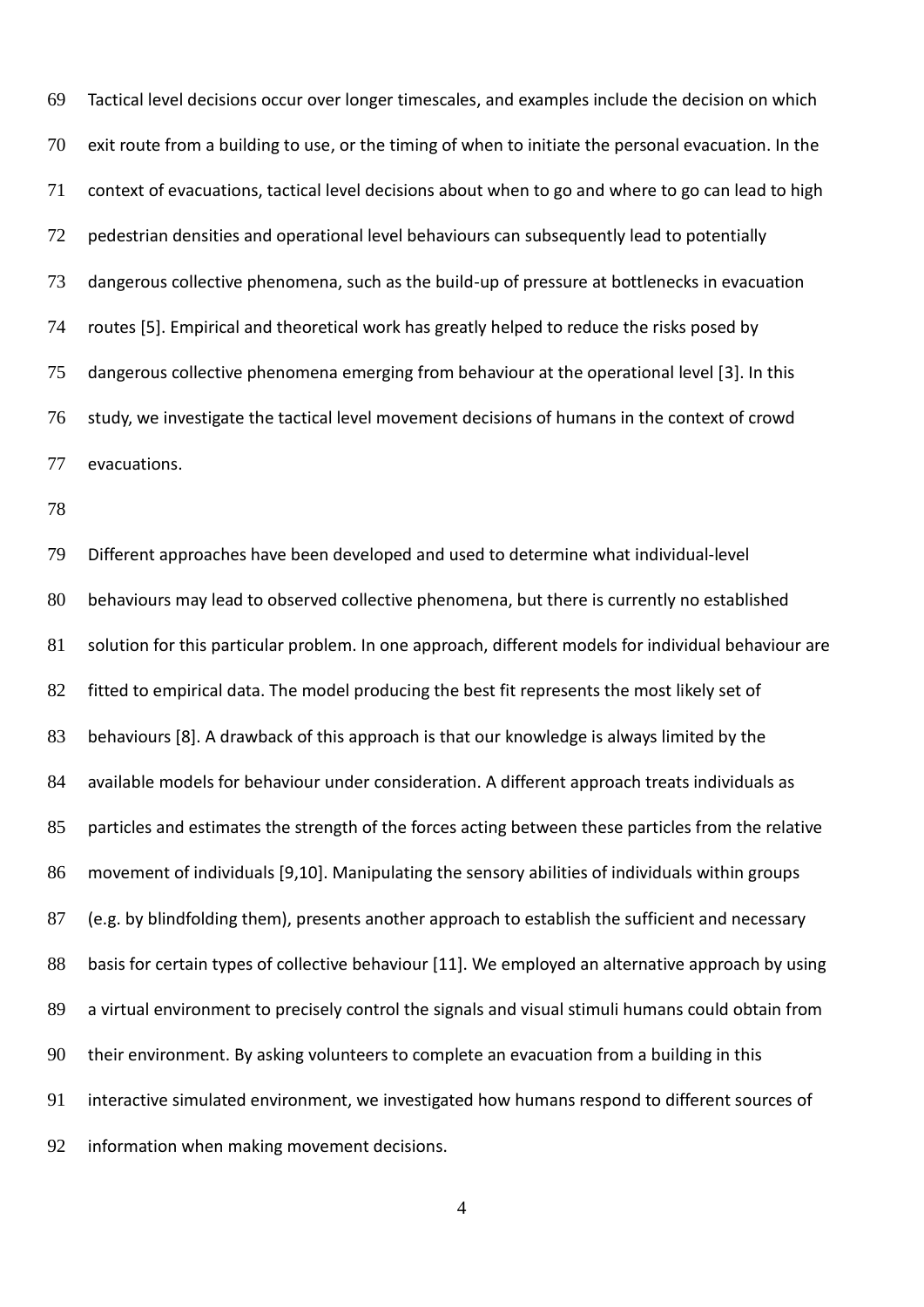| 94  | Interactive virtual environments are an established and proven tool to investigate dynamic human     |
|-----|------------------------------------------------------------------------------------------------------|
| 95  | decision making in response to changing circumstances in general [12,13] and in evacuations in       |
| 96  | particular [14-18]. At one end of a spectrum of simulated environments are 'table-top' pen and       |
| 97  | paper scenarios developed to assess decision making of miners, fire-fighters or military personnel   |
| 98  | in emergencies that can subsequently be used for training purposes [19]. At the other end of the     |
| 99  | spectrum for simulated environments are fully immersive scenarios for pedestrians that promise to    |
| 100 | be useful in calibrating models for pedestrian movement and in exposing volunteers to fully          |
| 101 | controlled emergency situations [20]. We opted for an intermediate level of simulation               |
| 102 | sophistication. This ensured the simulated scenario was realistic enough to be easily understood by  |
| 103 | participants and that the controls for interactions with the environment were sufficiently simple to |
| 104 | allow a wide spectrum of volunteers to participate. An additional advantage of performing            |
| 105 | experiments on human behaviour in crowd evacuations using a virtual environment is that we can       |
| 106 | expose many participants to different, potentially stressful, scenarios at low cost and without risk |
| 107 | of injury or exhaustion. A disadvantage of conducting experiments in virtual environments, which     |
| 108 | we address further below, is the question to what extent findings from this type of research apply   |
| 109 | to real evacuations.                                                                                 |

 The scenario outlined in the introductory paragraph illustrates how individuals may base their movement decisions on different sources of information. We identified three ubiquitous sources of information or signals for the purpose of this study: emergency exit signs, the actions of other individuals within the evacuating crowd, and memorised instructions. The common aspect of these three sources of information is that they provide directional information that can steer evacuees in a particular direction during emergencies. Emergency exit signs provide static information that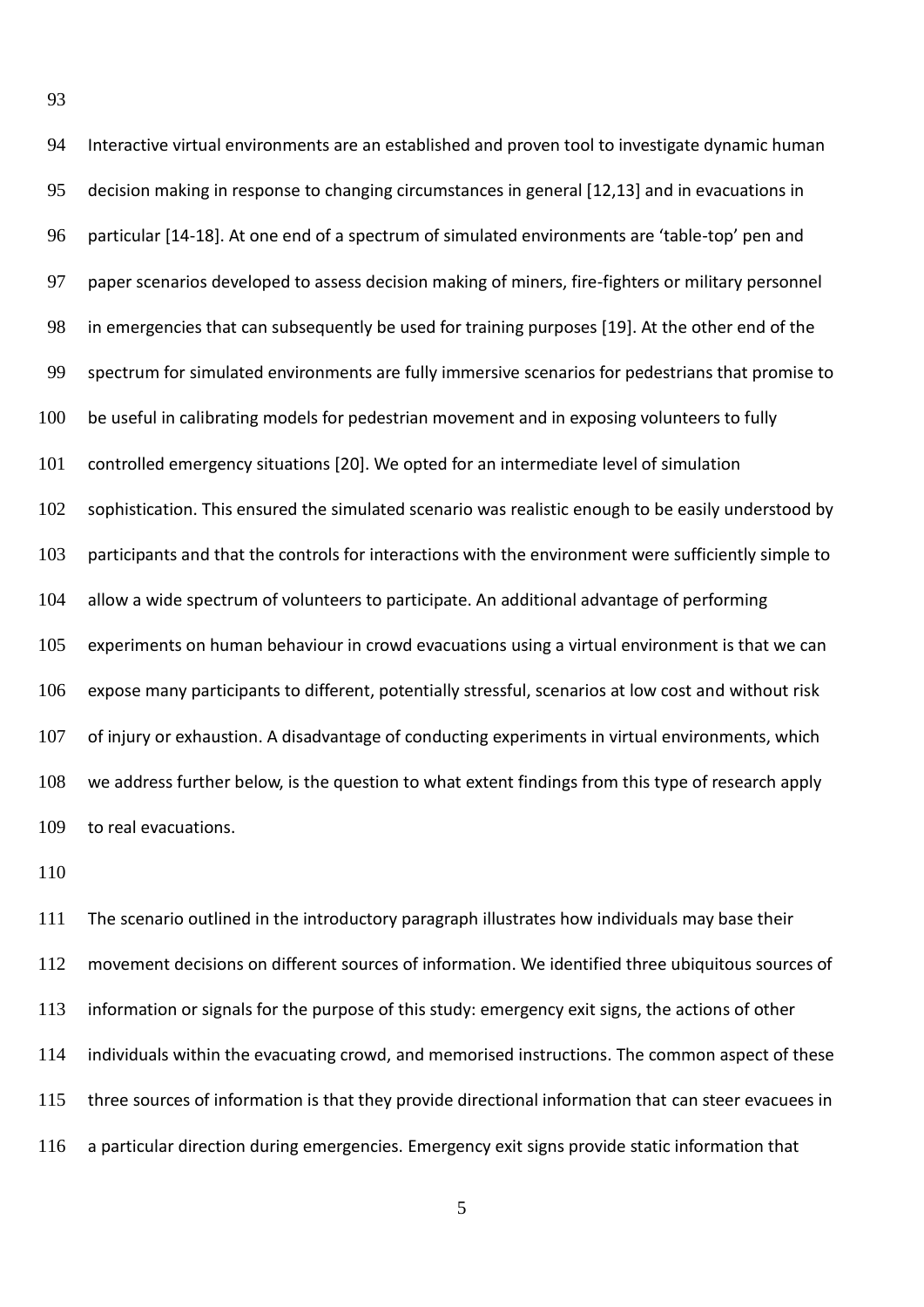does not change over time. The actions of other individuals within the evacuating crowd provide dynamic information that can change over time. Memorised information, such as verbal instructions given prior to the evacuation, may not be remembered correctly or could be forgotten. In the course of an evacuation, people are often confronted with possibly conflicting information from different sources [21]. Therefore, we suggest that it is particularly important to assess the 122 effect of combinations of signals on individual decision-making in the context of evacuations. Previous research has used interactive virtual environments to assess the response of humans to different static environmental directional information [15,18,22]. In contrast, we investigate the impact of static, dynamic and memorised directional information and the interplay between these information sources on human movement decisions.

 Although some research suggests that the layout of buildings could be more important in informing evacuees' movement decisions [23], emergency exit signs are a commonly used and widely accepted tool to label exit routes [24]. Empirical research has also investigated where to best position signs and how to design signs to ensure their visibility [15,22]. Interactive virtual 132 environments have previously been used to investigate the effect of signs on human movement 133 decisions [16,18]. The results suggest that on the one hand signage can reduce evacuation times but on the other hand that humans tend to preferentially interact with other conspicuous features of the virtual environment, such as doors or brightly lit and wider corridors, and that only repeated exposure to signs has the desired effect [16,18].

 Crowd-following behaviour is often considered to be an important aspect of evacuations and it has been suggested that this could be beneficial in some circumstances by helping people to find exits, but conversely, could also lead to overcrowding at exits in other circumstances [25]. In addition,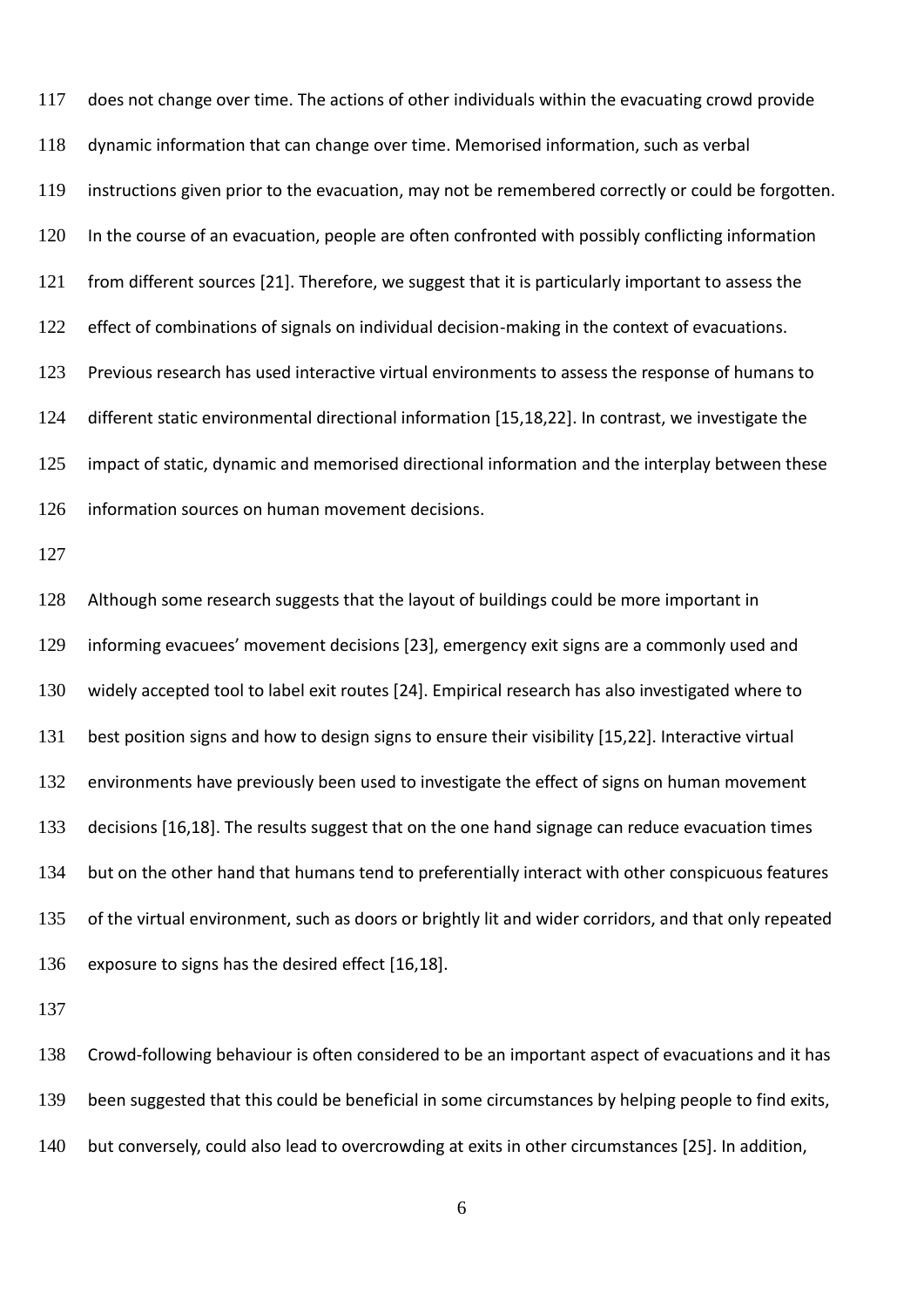proximity seeking behaviour towards familiar people is considered to be important [26]. However, 142 in general the question of whether evacuees follow others remains unresolved and is likely to depend on the specific context [5].

 Official guidelines recommend that passengers of planes or trains are invited to familiarise 146 themselves with the location of emergency exits and to note the closest emergency exit to their 147 seat [27]. Similar instructions may be given on entering buildings or people may notice and possibly memorise exit routes on a tour around a building. While previous work investigated the importance of being familiar with one of a choice of exit routes [17,28], to our knowledge the effect of memorised information on the movement decision of evacuees has not been investigated systematically.

 In summary, we used an interactive virtual environment to investigate how the information from three different sources of directional information influence the movement decisions of humans in simulated evacuations. Importantly and in contrast to previous work, we not only investigate the effect of different signals in isolation, but also explicitly consider combinations of signals in which the directional information of one signal is either reinforced or contradicted by another signal. 

# **2. Methods**

### *2.1 Methods summary*

 In this research we extend established methodology for studying human route choices in a virtual environment [17]. We recruited participants from paid volunteers taking part in a separate large-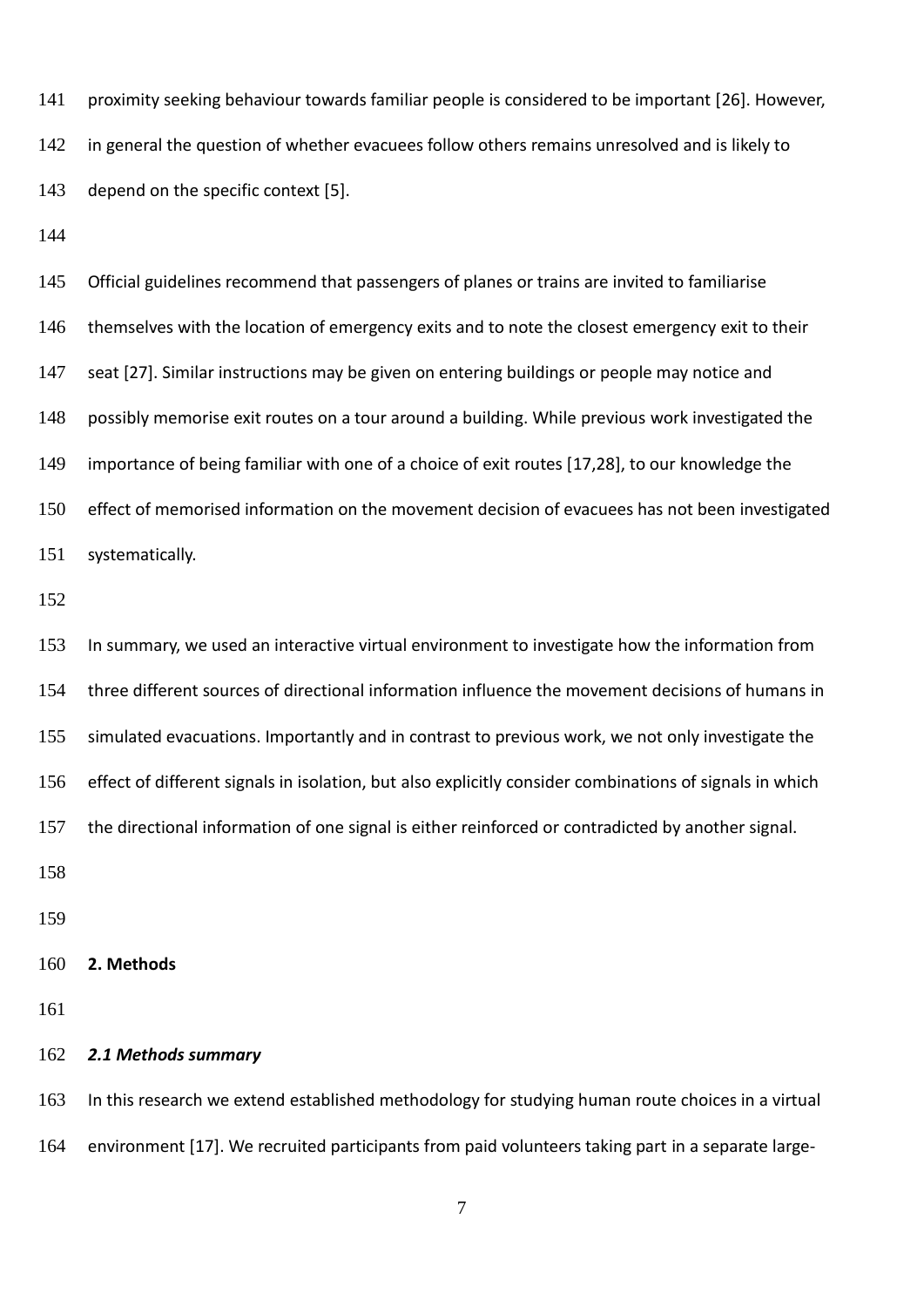165 scale experiment on pedestrian dynamics in Düsseldorf, Germany (19<sup>th</sup> – 22<sup>nd</sup> June 2013; project details: www.basigo.de). Each participant was only allowed to take part in the experiment once and was presented with a top-down view of a virtual environment populated by eighty simulated pedestrians, the movement of one of which could be controlled by participants via mouse clicks. Figure 1 shows this environment: the layout was symmetrical and consisted of a central room, an 170 entrance area and two corridors connecting the central room to an additional corridor stretching over the width of the environment. The global environment was hidden from participants, and 172 only the contents of the rooms they were occupying were visible to them (figure 1). We recorded the timing and the on-screen location of mouse clicks for each participant, as well as the associated movement within the virtual environment. At the start of the experiment, participants received instructions on how to steer their pedestrian (see supplementary information for full instructions). Our experiment consisted of three tasks participants had to accomplish within the virtual environment.

 In the first task, participants were familiarised with the virtual environment and learned how to control their pedestrian by moving it from a starting position in the entrance area via a designated route marked with arrows to a fixed target in the central room (T1 in figure 1a). The symmetrical layout of our experiment allowed us to randomly choose one of the two possible routes into the central room for each participant to avoid inducing a directional bias. During this task the simulated pedestrians moved randomly in the central room and the two corridors (see supplementary methods for details). All participants successfully completed the first task. We did not use data from this task in our analysis. 

At the start of the second task, participants were shown a message for six seconds instructing them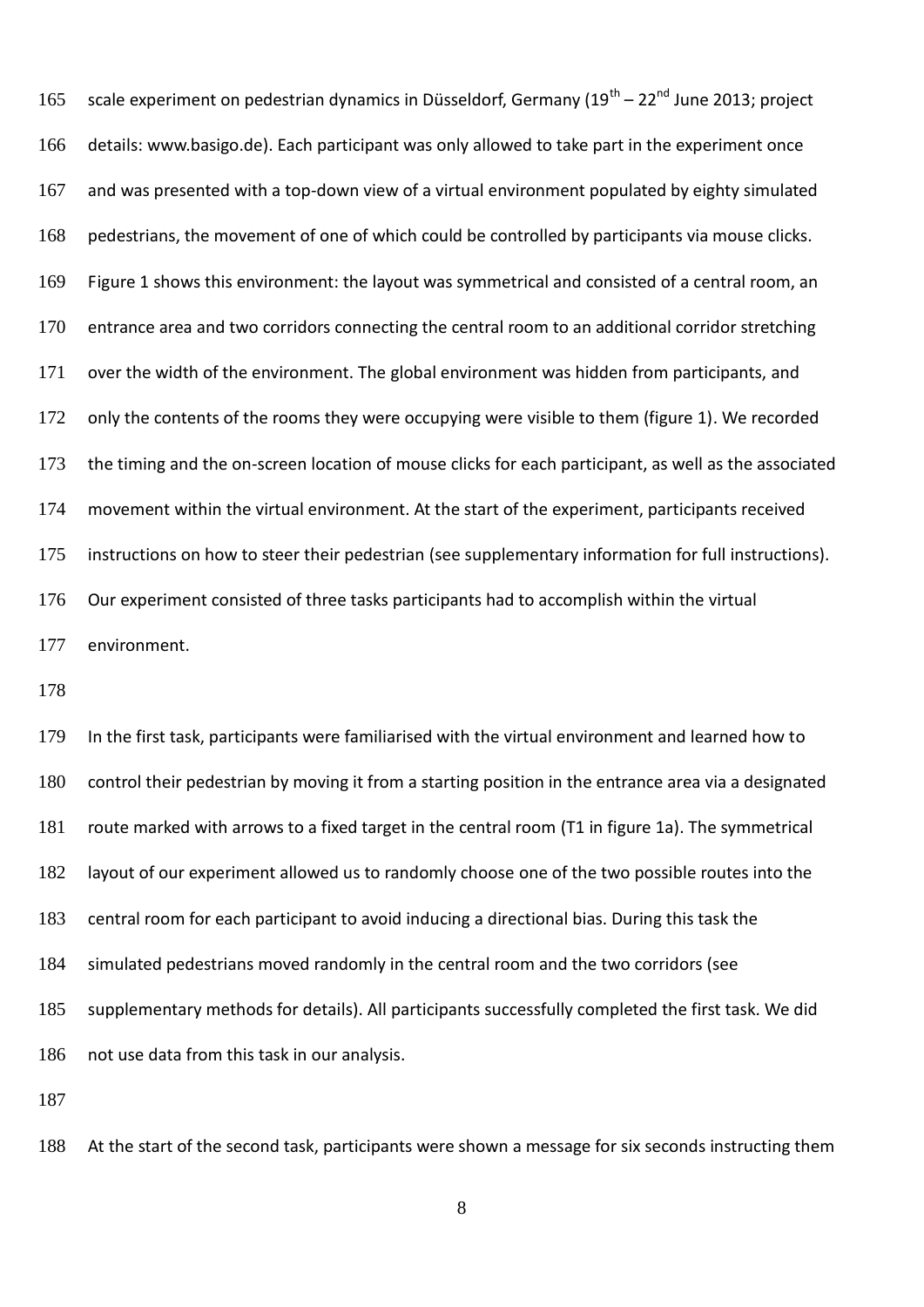to leave the (central) room in case there was an emergency. In the remainder of the second task, participants were presented with nine maths questions and were invited to answer as many as possible within thirty seconds. They were subsequently shown the results of their performance in this test for fifteen seconds. This task was designed to distract participants from the instruction message at the start of the task. The content of the message was varied in one of the experimental treatments (see below).

 The third task started with a five second countdown. Over the last four seconds of this countdown participants were shown a message instructing them to leave the room because of an emergency. The entrance by which participants had entered the central room in the first task was blocked and participants were thus faced with a choice of two exits from the room: one at the top and one at the bottom (figure 1). The third task and the experiment ended when participants reached a new 201 target that was outside the central room and equidistant from both remaining exits (T2 in figure 202 1a). During this task, the simulated pedestrians performed a simulated evacuation, exiting the 203 room through the same exits that were open to the participants. To ensure that participants 204 guickly grasped how to control their pedestrian, they were allowed to ask the experimenter 205 guestions throughout the experiment. Only answers on how to steer their pedestrian were given. 

#### *2.2 Treatments*

 Each participant was exposed to one treatment out of ten possible treatments. To ensure an even 209 split of participants across treatments, we allocated a unique number to each participant which was incremented by one between consecutive participants and allocated treatments according to modulo 10 of this number. Participants were not allowed to watch others before they took part in 212 the experiment and participants who had already taken part in the experiment were not allowed to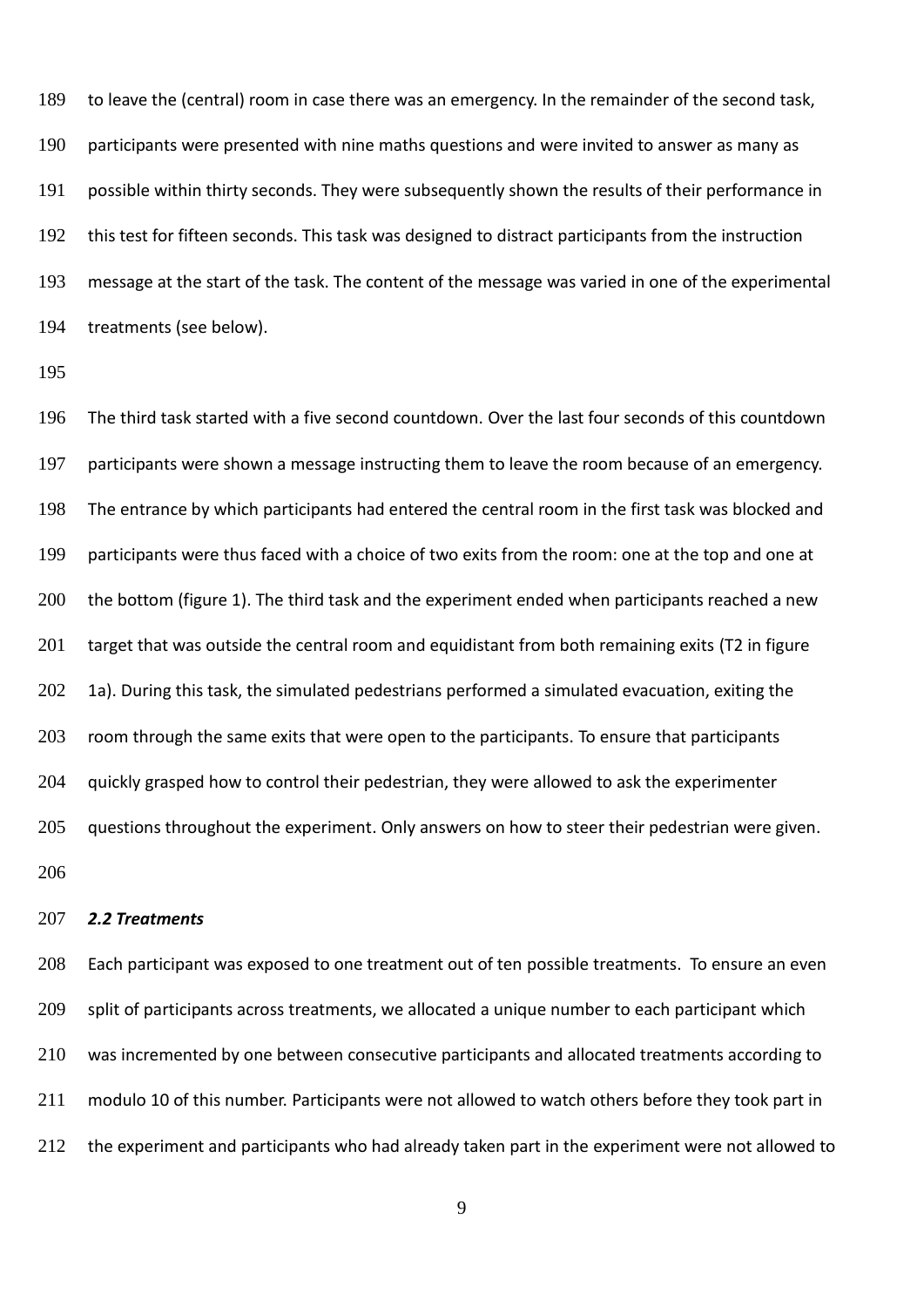213 talk to others before they took part. In addition to the control treatment, we implemented three primary treatments. We obtained six additional treatments by pair-wise combinations of the three primary treatments. The treatments were designed to provide participants with directional information about which exit route to take and are described below.

217

218 In the control treatment, the simulated pedestrians split evenly between the two exit routes from 219 the central room during their simulated evacuation (see figure 1a). This treatment was designed to 220 establish the base-line behaviour of participants in a perfectly symmetrical setup.

221

222 In the 'memory' treatment (M), participants were shown a different message at the start of the 223 second task. Whilst in the other treatments the message only instructed participants to leave the 224 room in case of emergency, in the M treatment, the message instructed participants to leave the 225 room through a specific exit. Both exits and the entrance were labelled with unique symbols that 226 were shown six times for half a second in half-second intervals (see figure 1b). The message 227 indicated the unique symbol of the exit participants should use when exiting the room. The M 228 treatment was designed to test participants' ability or willingness to follow instructions on exit 229 routes from memory. In real life people might be distracted during or after receiving information 230 on exit routes and we included the maths test in the second task to distract participants from the 231 information received in the M treatment.

232

 The 'crowd' treatment (C) presented participants with a simulated evacuation in which all simulated pedestrians exited through one exit (see figure 1c). This treatment tested the response 235 of participants to the dynamic directional information provided by the movement of simulated agents and it also tested participants' response to exit blockages induced by the simulated crowd.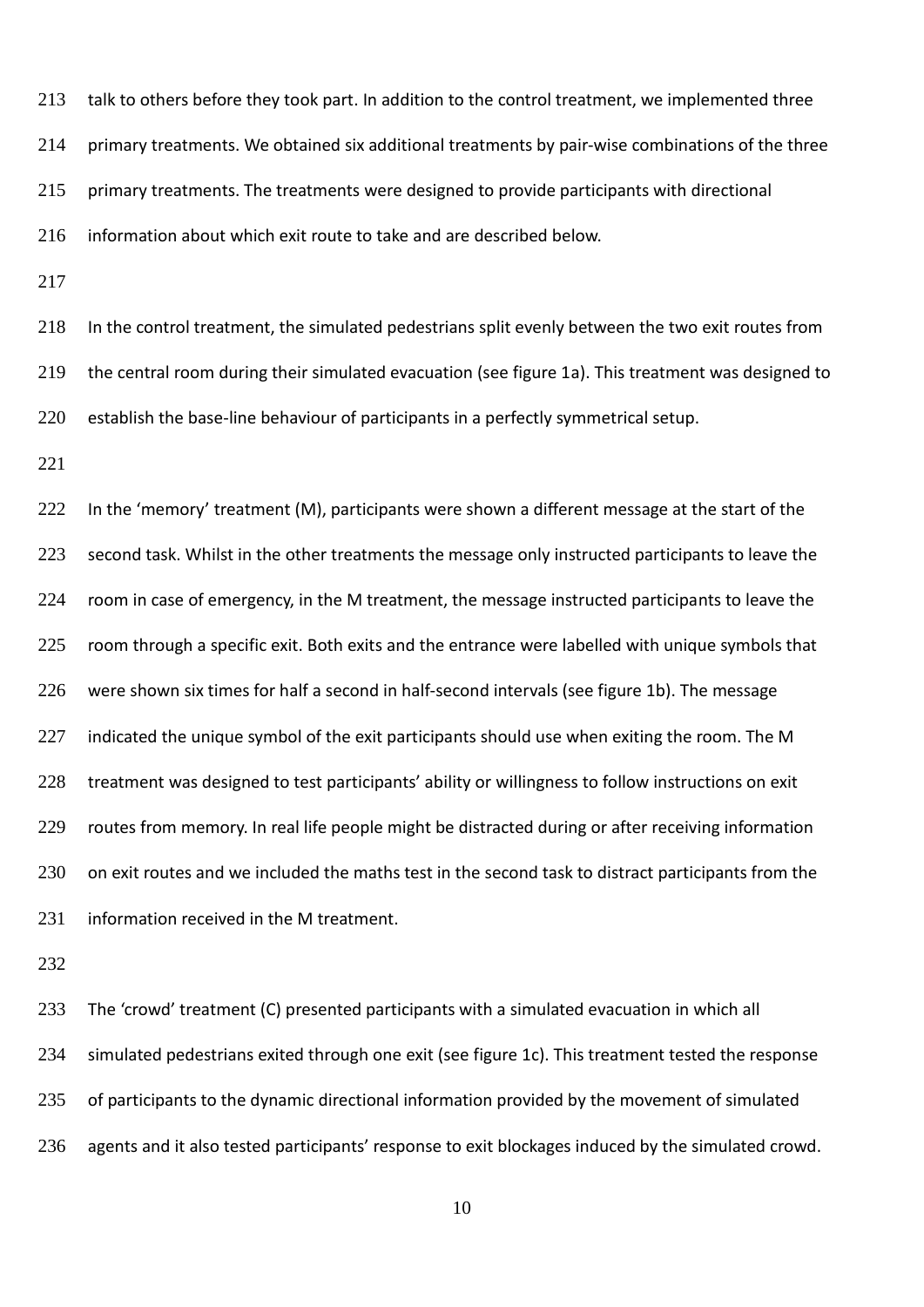In the 'sign' treatment (S), the simulated evacuating crowd split evenly between the two exits, but close to one of the exits was a green 'EXIT' sign with an arrow pointing upwards or downwards, 240 depending on which direction people had to move to use the nearby exit (see figure 1d). The S treatment was designed to test participants' response to static directional information provided by signs.

244 The remaining six treatments were pair-wise combinations of the primary treatments M, C and S. 245 In three of these treatments, the two primary treatments reinforced the directional information 246 they provided to the participants. For example, in the reinforcing combination of the crowd 247 treatment C and the sign treatment S (denoted interchangeably by C+S or S+C), the simulated crowd exited through the same exit that was also marked with an exit sign. Likewise, in treatment M+S (or S+M), the exit indicated to participants at the start of the second task was also labelled with an exit sign. The remaining treatment that reinforced directional information was M+C (or C+M).

253 To study the case when different sources of information provide conflicting directions, we 254 combined the primary treatments in such a way that they suggested opposite exit routes. For example, in the conflicting combination of treatment C and treatment S (denoted interchangeably by C-S or S-C), the simulated crowd all exited through one exit while the opposite exit was marked 257 with an exit sign. The other conflicting combinations of primary treatments led to treatment M-S (or S-M) and treatment M-C (or C-M).

260 All procedures of our experiment were approved by the Ethics Committee of the University of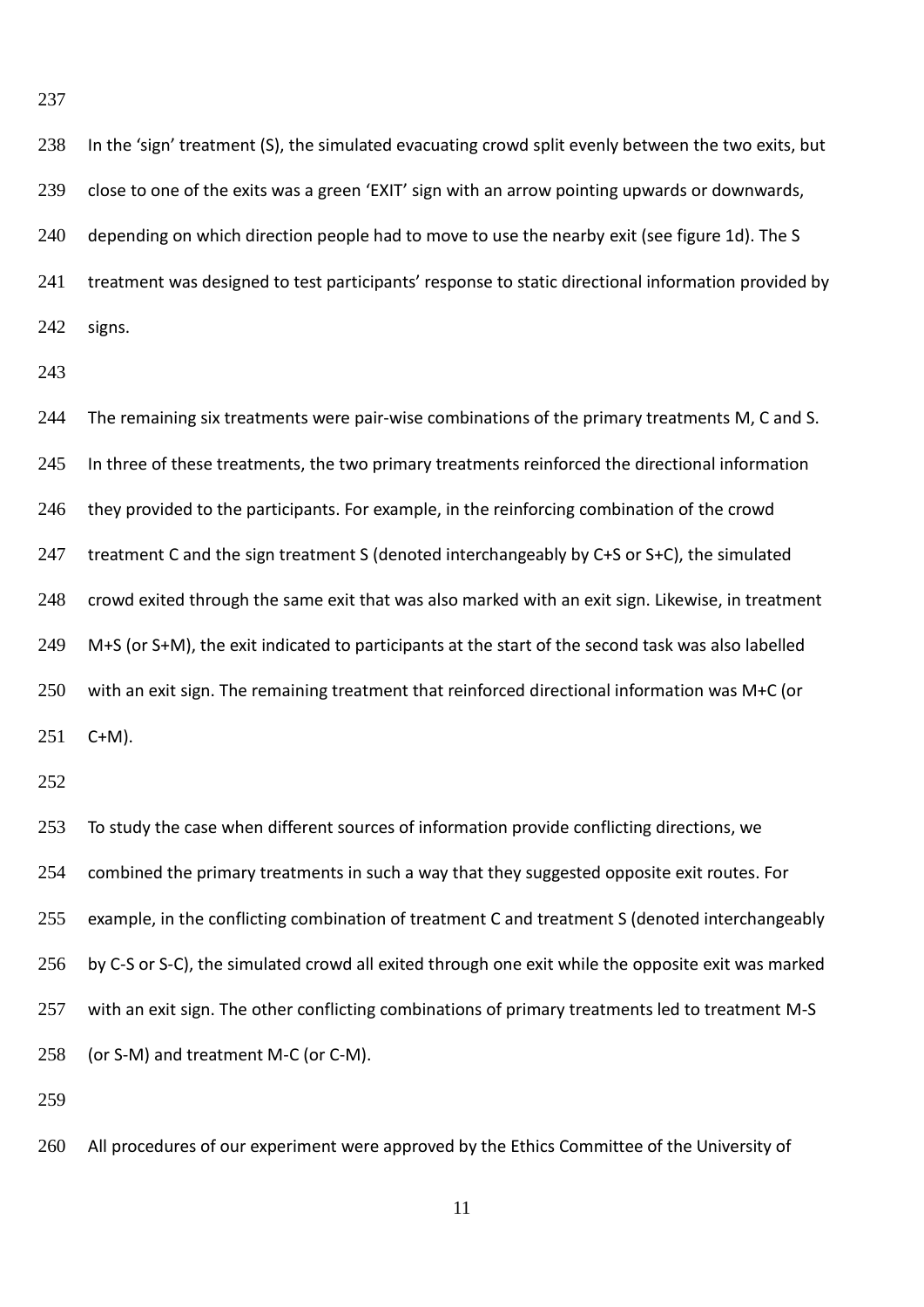Essex.

#### *2.3 Simulated individual behaviour*

 We used previously established methodology [17] based on well accepted theoretical work [25,29] to simulate the movement of pedestrians in continuous space. We modelled interactions between pedestrians as social forces. Individuals' reactions to the built environment (e.g. walls) and movement preferences (e.g. towards a target) were encoded in a discrete floor field. At the start of the experiment, the simulated pedestrians were distributed randomly over the central room and the two adjoining top and bottom corridors (see figure 1a). Pedestrian-pedestrian and pedestrian-270 wall overlaps were avoided throughout the experiment and simulated pedestrians were removed from the simulation and graphic display when they reached the final target of the evacuation in the third task. During the first task, a small number of pedestrians (<4%) occasionally entered the 273 entrance area, where they got stuck when the entrance was blocked during the third task (this had 274 no effect on experimental outcomes). The movement dynamics in the virtual environment were 275 not updated during the second task and whenever messages were displayed to the human players. 276 We ran the simulation with fixed parameter values to ensure that simulated pedestrians moved at 277 a reasonable speed and participants had sufficient time to react to the dynamics. The full details of 278 the simulation model can be found in the supplementary information.

## *2.4 Data collection and statistical analysis*

281 Only participants aged 18 or older were permitted to participate in the research. We recruited a total of 570 participants, 29 of whom had to be excluded from the study because they accidentally 283 terminated the computer program before the complete data could be written to files. Of the remaining 541 participants, 450 (83%) reported their age. The median age across participants was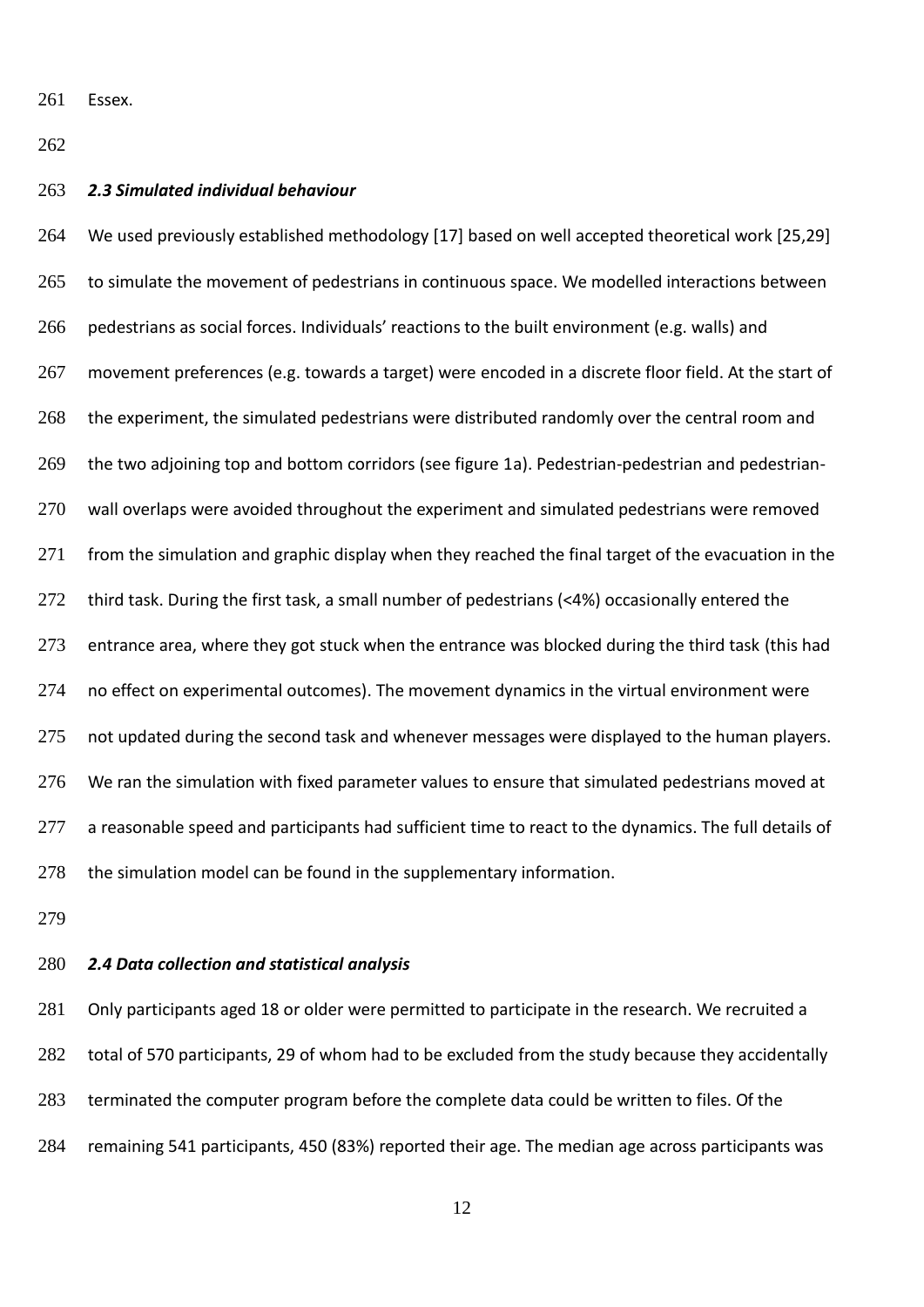23 years (mean: 24.66 years), the minimum and maximum ages were 18 and 66 years, respectively. A total of 505 (93%) participants reported their gender. Slightly more men than women participated (287 and 218, respectively). We did not record data on nationality or ethnicity. We used the movement and mouse clicks of participants in the virtual environment during the third task to compute the following summary statistics.

 *'Following information'*: Each of the primary treatments M, C and S provided participants with a signal in the form of directional information. This binary summary statistic took value *1*, if participants used the same exit as indicated by this signal and value *0* otherwise. For example, if a participant used the same exit as the crowd in treatment C, this participant was assigned value *1* for this summary statistic. We then used the fraction of individuals who used the exit indicated by the crowd, *P(same as signal)*, to summarise participant behaviour. When treatments were combined, we split *P(same as signal)* up into *P(same as memory)*, *P(same as crowd)* and *P(same as sign)*. In treatments where different signals reinforced directional information, the 'follow information' summary statistic was identical for both of the separate signals. For example, in treatment M+S, *P(same as memory) = P(same as sign)*. In treatments where different signals provided competing directional information, the 'follow information' summary statistics were different for the two signals but summed to 1 as there was a binary choice of exits. For example, in treatment S-C, *P(same as crowd) + P(same as sign) = 1*.

 *'Click number'*: We recorded the number of mouse clicks participants performed in the third task. This is a measure for how often individuals adjusted their movement and could be related to growing impatience, attempts to avoid the crowd or obstacles, or simply individual preferences for steering the agent.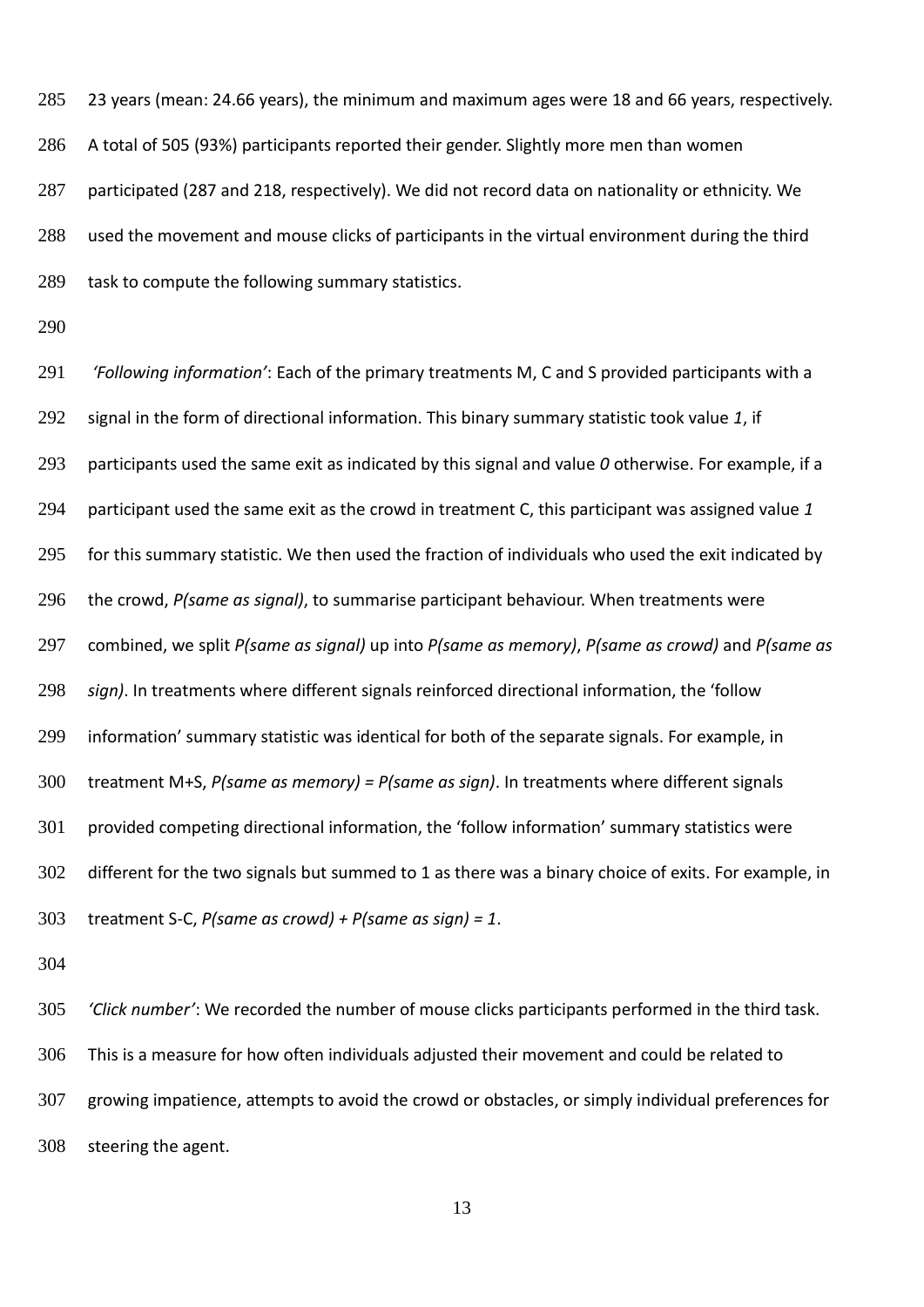*'Reaction time'*: We defined the time it took participants to show a reaction at the start of the evacuations as the number of simulation time-steps between the end of the countdown before the simulated evacuations and the first mouse click. This time could indicate whether participants contemplated different possibilities before making a decision or it could simply measure how fast participants can respond at the end of the countdown.

 *'Adaptation'*: With this binary summary statistic, we measured whether or not participants changed their mind when leaving the central room. We defined these changes of mind as the case when participants moved at least one fifth of the height of the central room in the vertical direction towards one exit before exiting through the opposite exit. This summary statistic could indicate the ability or willingness of participants to adapt their initial decision in response to the developing simulated evacuation. As for 'Following information' we report the fraction of

individuals who changed their mind, *P(change mind)*.

 We conducted our statistical analysis in the R programming environment, version 2.15.2 [30], and applied two types of statistical tests to the data. First, we used binomial tests to determine separately for each treatment whether the probabilities *P(follow signal)* and *P(change mind)* were different to what we might expect by chance. We also obtained 95% confidence intervals for these probabilities using the approach included in the binomial test implementation in R. Second, we compared summary statistics between different treatments using generalized linear models (GLMs), as described below.

We used GLMs to test for the influence of treatment, age, gender and performance in the maths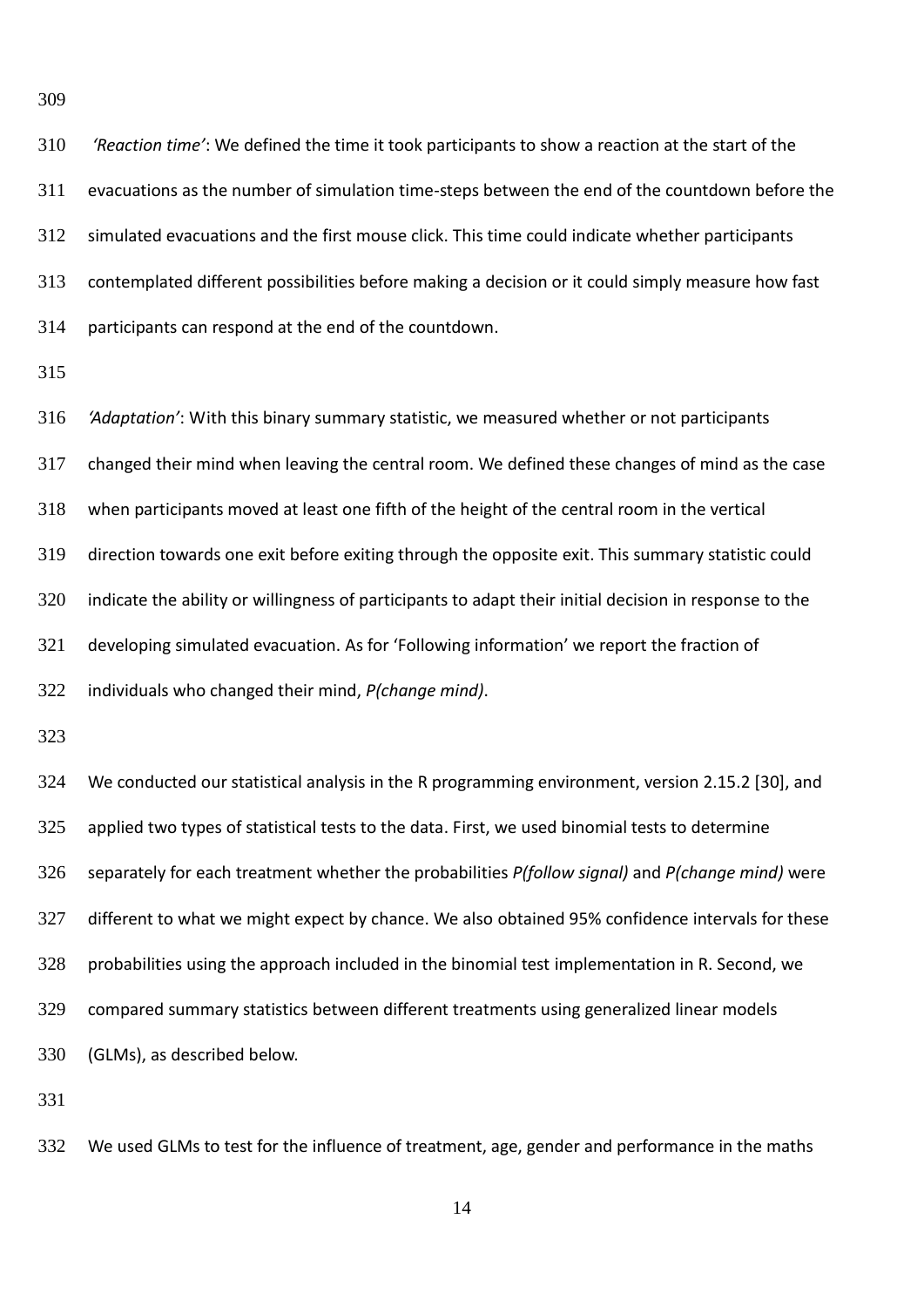test on summary statistics. We included participants' performance in the maths test in our statistical analysis to investigate whether the range of abilities needed to do well in the maths test had an effect on decision-making. In addition to arithmetic abilities, the maths test provided a measure for participants' computer literacy (text fields had to be filled in quickly) and their ability to perform under time pressure. For the two Boolean summary statistics (follow information, adaptation), models had binomial error structure with logit link functions. The other two summary statistics were fit to standard linear models with Gaussian error structure. We performed a log 340 transformation to reaction time data prior to model fitting to meet normality assumptions. All models included an intercept, the response variable was the summary statistic and the explanatory variables were treatment (categorical), age, gender (categorical) and performance in the maths test (number of correctly answered questions). Using these statistical models, we conducted pair- wise comparisons of treatments for the primary treatments. We also compared combinations of treatments against a baseline of each primary treatment in turn. For these comparisons, we used one of the above-mentioned statistical models to assess the effect of each combined treatment on a summary statistic, taking age, gender and performance in the maths test into account. We report the full output of the statistical models in the supplementary information.

 As a result of the number of treatments and summary statistics we consider, we conduct many comparisons in our statistical analysis. To avoid Type I errors (false positives), we would have to adjust our significance thresholds for multiple comparisons. However, doing so would inflate the false negative rate. We suggest that in the context of crowd evacuations, we should be careful not to rule out possible factors affecting human decision making falsely (false negatives) as ignoring such factors may have disastrous consequences. Initially considering factors that are shown to have no effect by further experiments (false positives) may incur a cost in terms of research effort, but is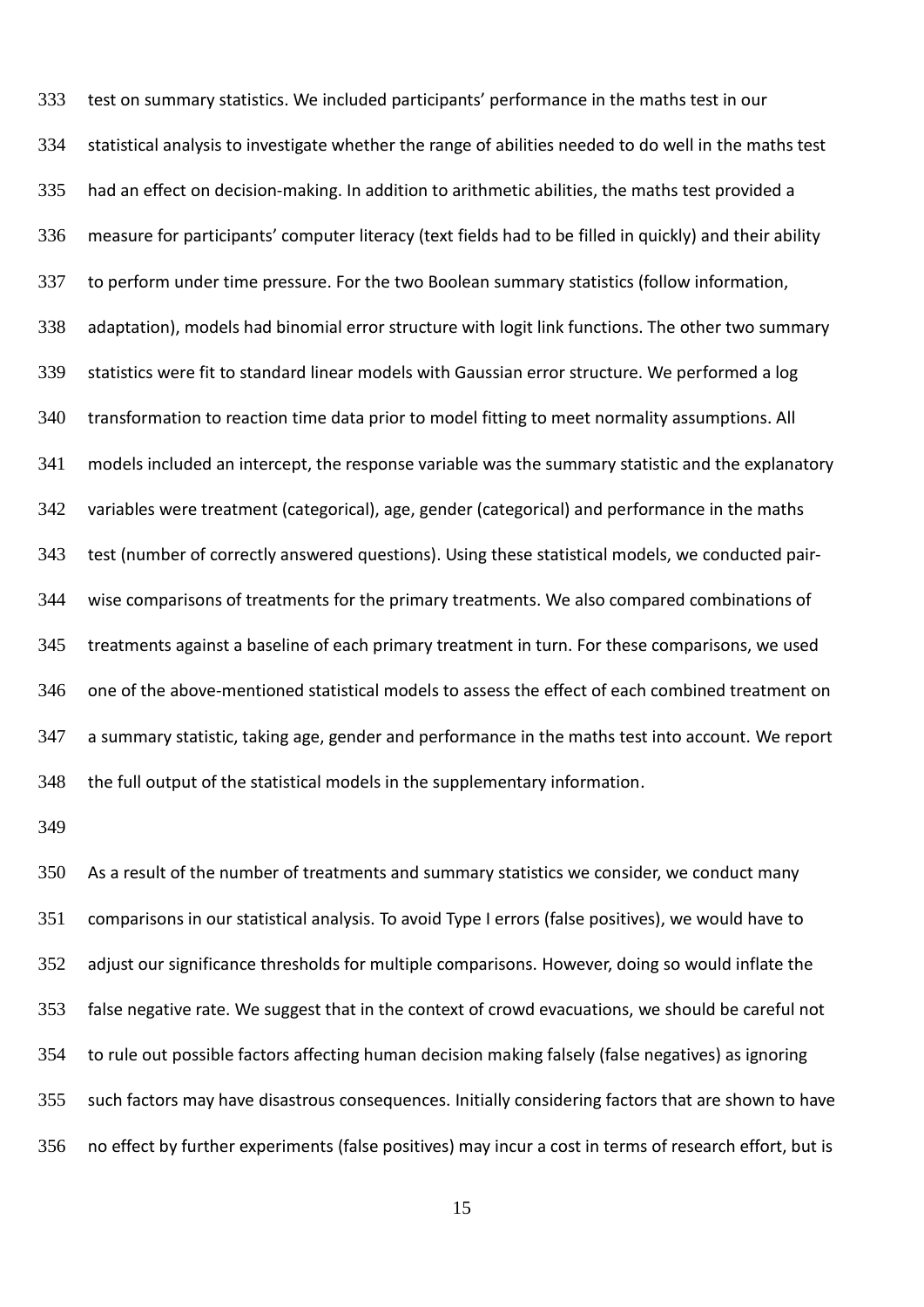less likely to lead to omissions in contingency plans for emergencies and in future research on the topic. Therefore, we do not adjust for multiple comparisons and set the significance threshold to *P<0.05* throughout. Since we report all p-values, the inclined reader can perform an adjustment for multiple comparisons post-hoc.

- 
- 
- **3. Results**

 We first present the effect of the primary treatments on the exit choices of human participants in our virtual environment. Subsequently, we show the effect of combining treatments on human route choice using each primary treatment in turn as a baseline for behaviour. As described in the methods, the symmetrical setup of the experiment enabled us to randomly choose the directional information provided by the treatments between the upper and lower route. While this should be sufficient to create a balanced experiment without bias, we nevertheless tested whether participants chose the upper or lower route more often than we would expect by chance in the absence of directional information (control treatment). We found this was not the case (binomial test: *P=0.68*). We also found no consistent effect of the additional individual-level characteristics we recorded (age, gender, performance in the maths test) on subject behaviour. The specific results and a discussion relating our findings on the effect of individual characteristics to previous research can be found in the supplementary information.

# *3.1 Effect of primary treatments (Memory, Crowd, Sign)*

 Figure 2a shows significant differences in the fraction of participants following the directional information provided by the different primary treatments. For the memory treatment (M) and the crowd treatment (C), the proportion of participants following the directional information provided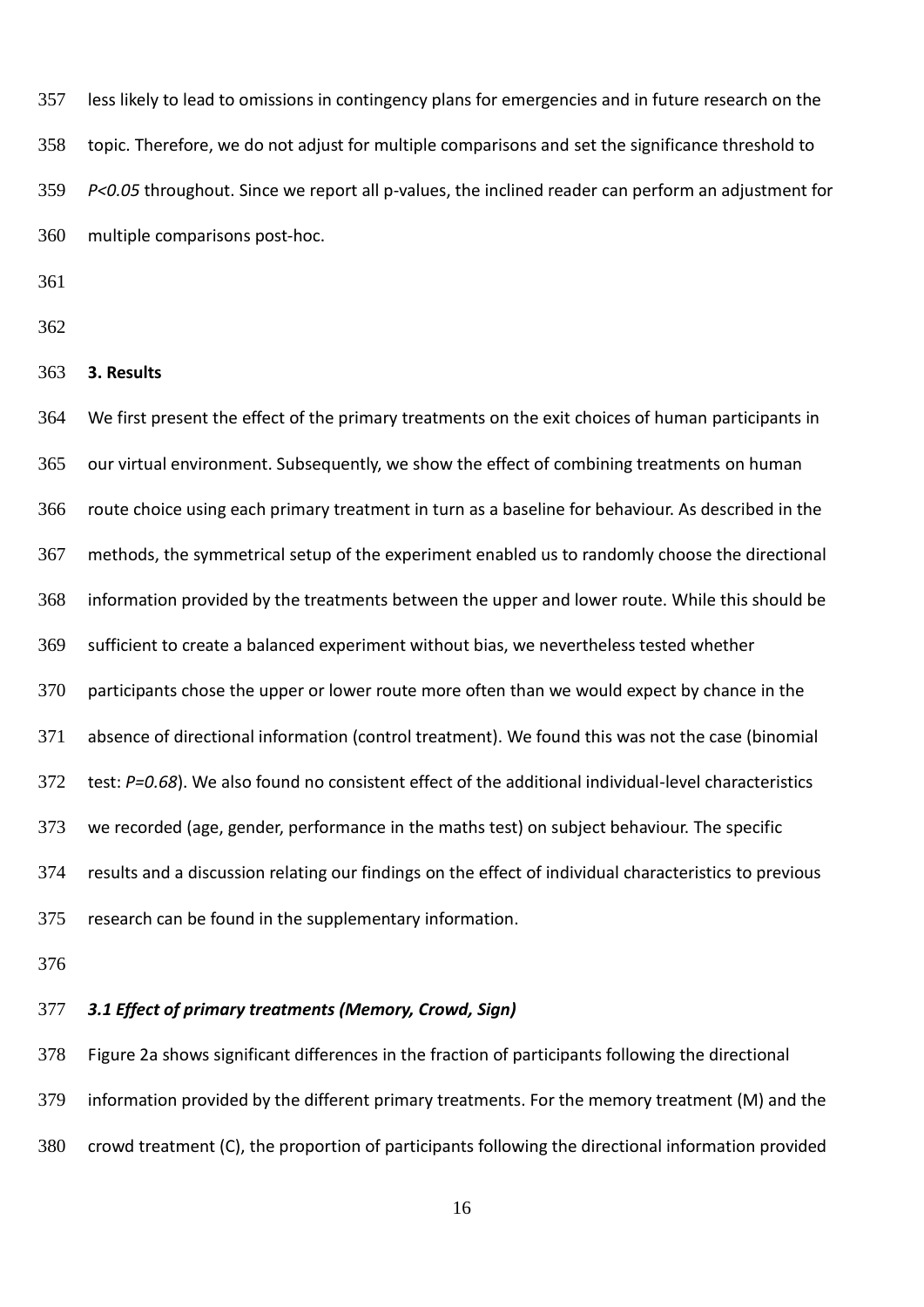was not significantly different to that expected by chance (binomial test: *P=0.15* and *P=0.13*, respectively). Nevertheless, the likelihood of participants to follow the directional information in the M treatment was so low, that we found a statistically significant difference between this treatment and treatment C (SI table 2). The static directional information provided in the sign treatment (S) was followed by over eighty percent of participants, more than expected by chance 386 (binomial test: P=5.81x10<sup>-9</sup>), and this response was significantly higher than the response in both treatments M and C (SI tables 1,3).

 Neither the reaction time (figure 2b), nor the total number of clicks (figure 2c) of participants showed significant differences between treatments (SI tables 4-15). The difference in reaction times between treatments C and S seems to be considerable under visual inspection (figure 2b), but these data had to be log-transformed before statistical analysis and the absolute differences between treatments were thus reduced.

 The probability for participants to change their original decision was low for all treatments and significantly different from random (binomial test, treatments: Control, M, C, S;  $P=1.65 \times 10^{-13}$ , *P=4.09x10<sup>-16</sup>, P=2.92x10<sup>-12</sup>, P=7.08x10<sup>-10</sup>, respectively; figure 2d). Although this probability seemed*  to increase from treatment M to C to S, as with the probability to follow the directional information provided by the treatments (figure 2a), the difference between treatments was not statistically significant (SI tables 16-21). Across the three treatments M, C and S, only nine people changed their initial decision. Six of these participants initially moved in the opposite direction as indicated by the treatment and then changed their mind. This proportion is not significantly different than expected by chance (binomial test: *P=0.51*). As an aside, note that across all combined treatments that provided non-conflicting directional information (M+S, M+C, S+C),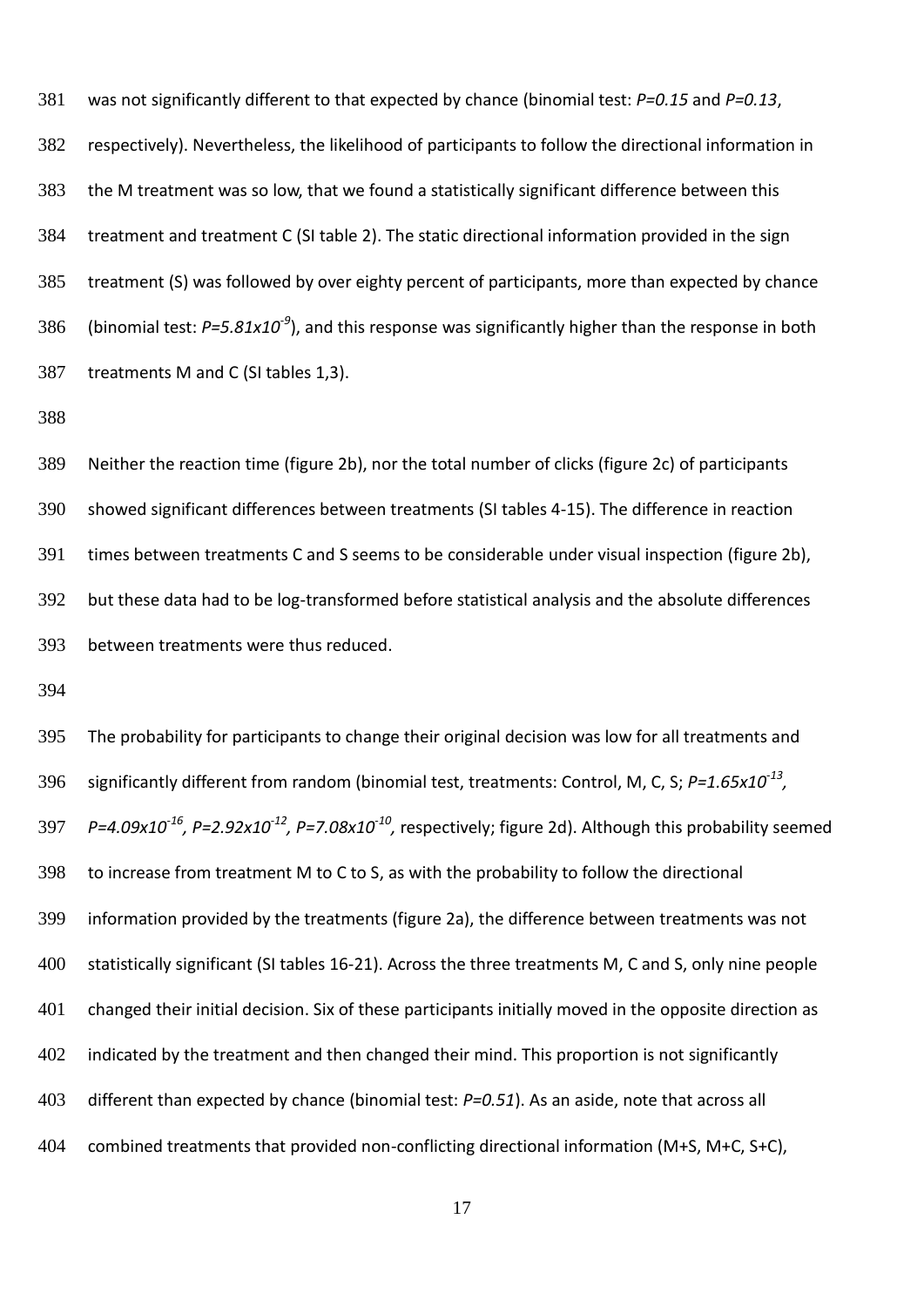eleven out of twelve participants who changed their mind adjusted their initial decision to move in 406 the direction suggested by the treatment. This proportion was higher than expected by chance (binomial test: *P=0.0064*).

409 Considered on their own, these results suggest that the only source of directional information in our experiments that had a significant effect on participants' decision-making and behaviour was the static directional information provided by signs. Furthermore, these results also suggest that there is no significant difference in the time taken by participants to make their initial decision about where to move, and that participants tend to stick with their original decision about which exit to leave from.

 In the following results, we no longer present the reaction time, number of mouse clicks participants performed and the probability of participants to adjust their initial decision as the different treatments had no significant effect on these summary statistics (with one exception, see SI figure 1). Results on these summary statistics can be found in the supplementary information (SI figure 1).

 *3.2 Effect of crowds and signs in the presence of memorised information (M+S, M+C, M-S, M-C)* 423 We compared reinforcing and conflicting combinations of primary treatments against the baseline 424 of the memory treatment, M (figure 3a). When the directional information provided by memory 425 was reinforced by the directional information of the sign (M+S) or crowd (M+C), the proportion of 426 participants following this information increased significantly when compared to the baseline M treatment (SI table 22), and was significantly higher than expected by chance (binomial test: 428 treatment M+S, P=5.55x10<sup>-6</sup>; treatment M+C, P=8.02x10<sup>-4</sup>; figure 3a). The effect of conflicting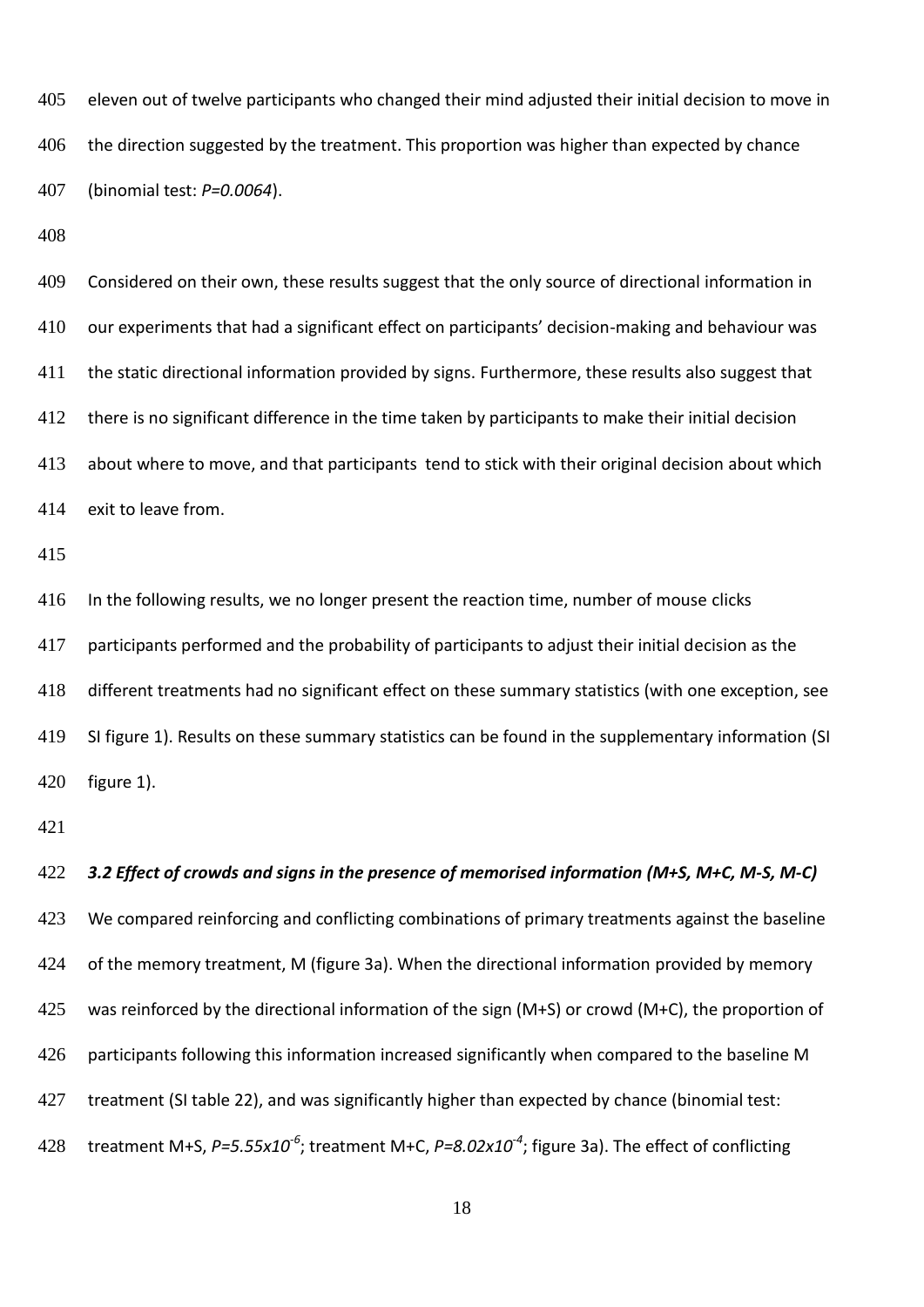directional information on the route choice of participants in treatments M-S and M-C compared to treatment M was not statistically significant (SI table 22). However, the fraction of participants following the directional information provided by memory in these treatments was reduced and significantly lower than expected by chance, which was not the case in treatment M (binomial test: treatment M-S, *P=0.0012*; treatment M-C, *P=0.013*; figure 3a).

 These results confirm that memory (treatment M) had a weak effect on subject behaviour. In the original treatment M, the proportion of individuals following the directional information provided by memory was no different than expected by chance. However, in treatments where the directional information from memory was reinforced by the movement of the crowd or the presence of a sign, significantly more participants than expected by chance followed the directional information provided by memory. In treatments with conflicting information, significantly fewer participants than expected by chance followed the directional information provided by memory. 

# *3. 3 Effect of signs and memory in the presence of crowds (C+S, C+M, C-S, C-M)*

444 In figure 3b we show comparisons of reinforcing and conflicting combinations of primary 445 treatments against the baseline of the crowd treatment, C. When the directional information 446 provided by the crowd was reinforced by a sign (treatment C+S), the proportion of participants following this information increased significantly (SI table 26). Combining the directional information of crowd and memory (C+M) also led to a higher proportion of participants following the information, but the increase compared to treatment C was not statistically significant (SI table 450 26). However for both treatments C+S and C+M, the proportion of participants following the directional information was significantly higher than expected by chance, which was not the case 452 for treatment C alone (binomial test: treatment C+S, *P=2.14x10<sup>-10</sup>*; treatment C+M, *P=8.02x10<sup>-4</sup>*).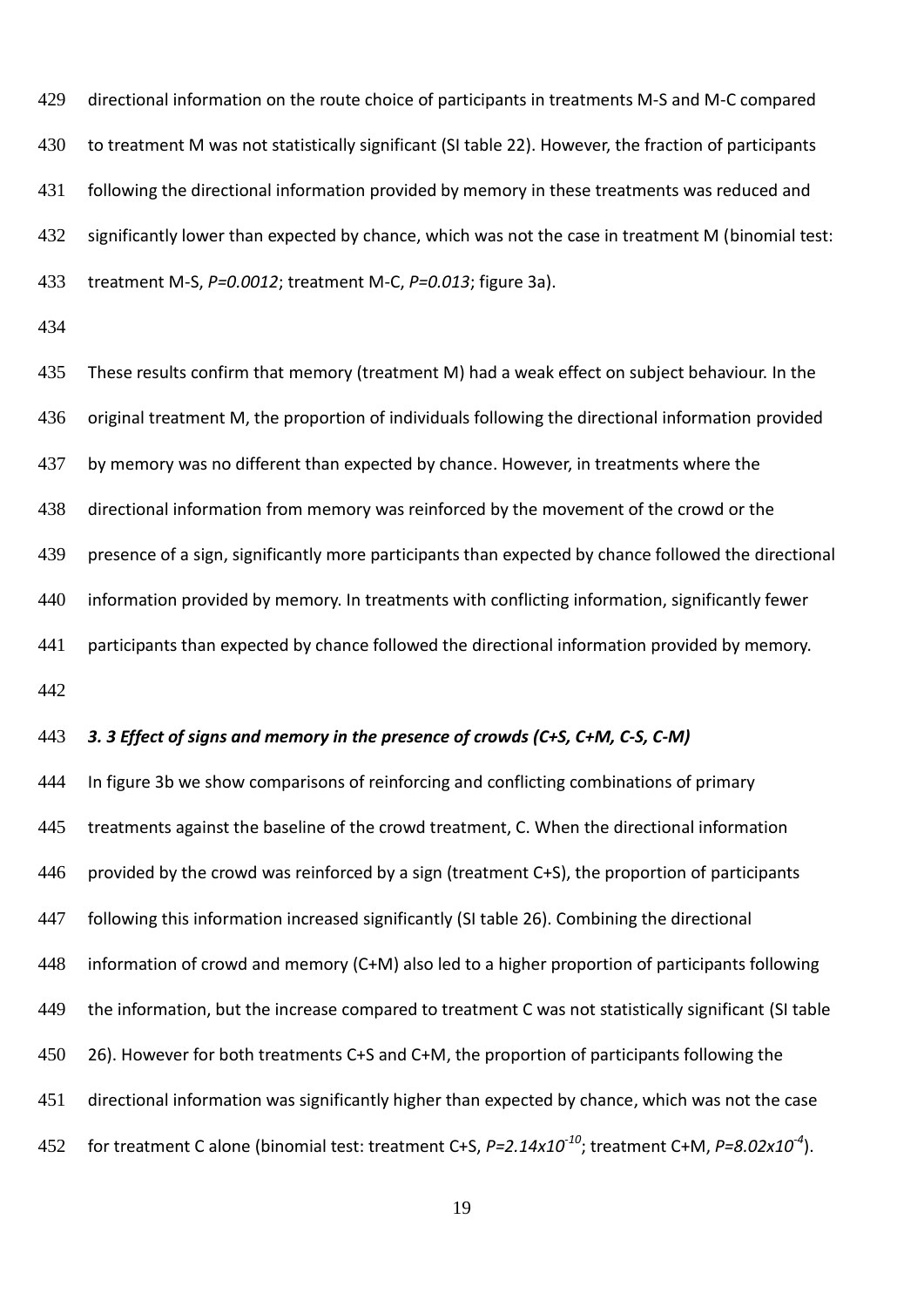When the directional information of the crowd conflicted with the information provided by a sign (C-S), the proportion of participants following the direction of the crowd was reduced significantly (SI table 26). This was not the case when crowd and memory suggested opposite directions (C-M; SI table 26). The proportion of participants following the crowd actually increased slightly in treatment C-M compared to C and was now significantly different than expected by chance (binomial test: *P=0.013*), while in treatment C-S it was not different than expected by chance (binomial test: *P=0.081*). The latter p-value is only narrowly non-significant and further studies, possibly with more participants, may show a significant difference. These findings further corroborate the view that treatment S had a strong and treatment M a weak effect on participant decision-making and behaviour.

### *3.4 Effect of crowds and memory in the presence of signs (S+C, S+M, S-C, S-M)*

 The sign treatment, S, appeared to have the strongest effect on participants' movement behaviour and decision-making when only a single source of directional information was given (figure 2). We now consider treatment S as a baseline and investigate the effect of reinforcing or contradicting the directional information provided by the sign with the directional information provided by the memory and the crowd (figure 3c). Reinforcing the directional information had no statistically 470 significant effect on the proportion of participants following the direction indicated by the signs, as this proportion was already at a high level for treatment S alone (treatments S+C and S+M, SI table 472 30). However, when the primary treatments were combined to provide conflicting information, the proportion of participants following the direction of the signs was significantly reduced compared to treatment S (treatments S-C and S-M, SI table 30). In treatment S-C this resulted in a proportion 475 of individuals following the direction of the sign not significantly different from random (cf treatment C-S in section 3.3). So despite the fact that treatment C appeared not to have a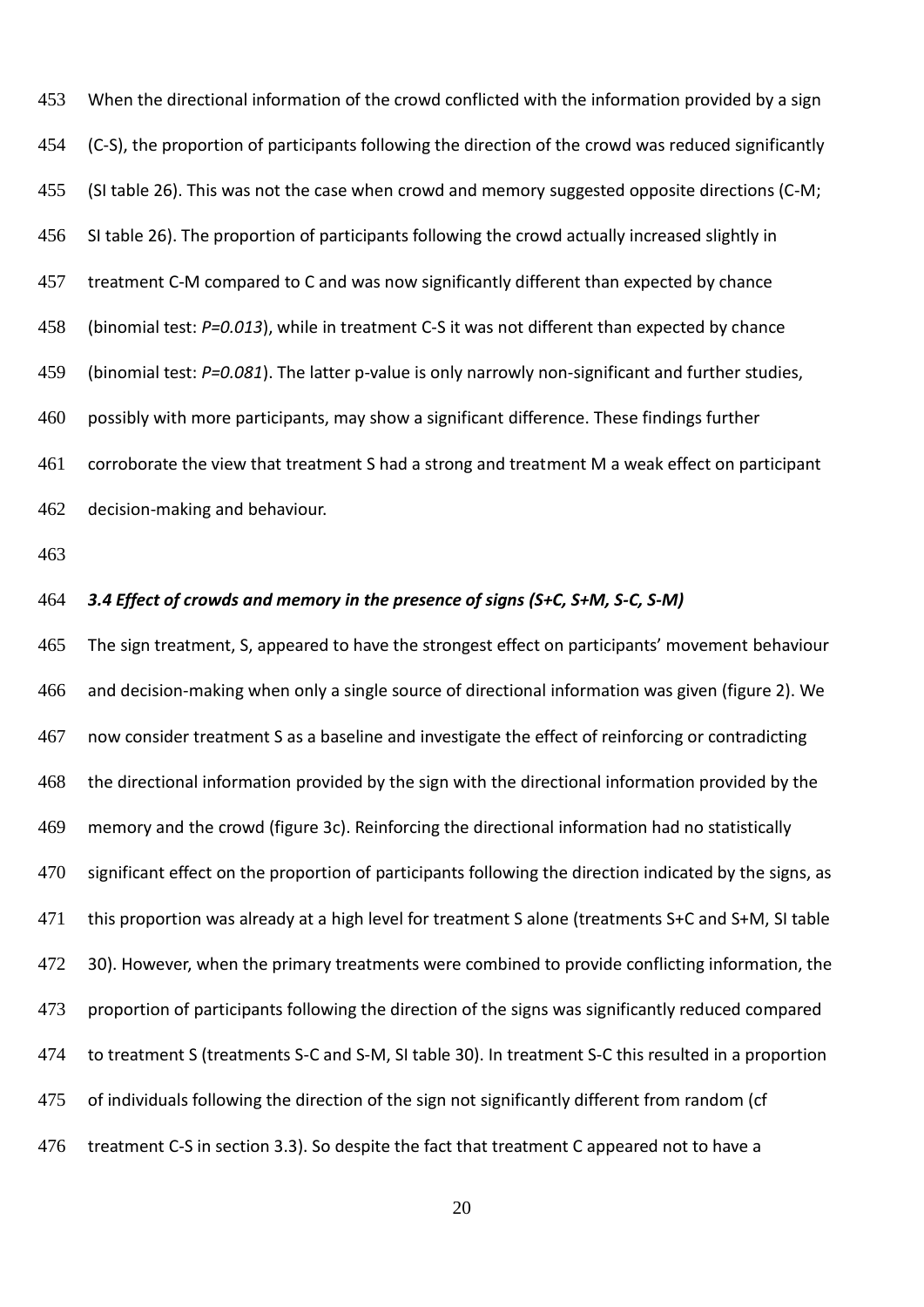| 477 | significant effect when it was the only source of directional information (figure 2a), the conflict    |
|-----|--------------------------------------------------------------------------------------------------------|
| 478 | between the directional information provided by the sign and the crowd was strong enough to            |
| 479 | significantly alter participants' tendency to follow the direction of the sign observed in treatment S |
| 480 | alone (figure 2a). While the proportion of individuals following the direction of the sign was still   |
| 481 | higher than expected by chance in treatment S-M (binomial test, P=0.0012), the fact that the           |
| 482 | difference between this treatment and treatment S was significant showed that memorised                |
| 483 | directional information had an effect when pointing in the opposite direction of signs. This finding   |
| 484 | was contrary to our previous results suggesting treatment M had a negligible effect when               |
| 485 | considered on its own.                                                                                 |
| 486 |                                                                                                        |
| 487 |                                                                                                        |
| 488 | 4. Discussion                                                                                          |
| 489 | We have conducted an extensive experiment with over five hundred participants and ten                  |
| 490 | experimental treatments to test the responses of humans in simulated evacuations to different          |
| 491 | sources of directional information: static signs, dynamic crowd movements, and memorised               |
|     | 492 instructions.                                                                                      |
| 493 |                                                                                                        |
| 494 | In agreement with previous work, we found that signs had a strong effect on human behaviour in         |
| 495 | simulated evacuations [16]. Previous work has suggested that the design, position and size of signs    |
| 496 | are important factors in determining peoples' response to them [15,22]. The strength of                |
| 497 | participants' response to the sign treatment in our experiment is therefore likely to be in part       |
| 498 | attributable to the comparatively large size and prominent position of the exit signs in our virtual   |
| 499 | environment. We found that people did not have a strong tendency to follow the simulated crowd.        |
|     |                                                                                                        |

This agrees with the findings from an earlier study where we put participants under pressure to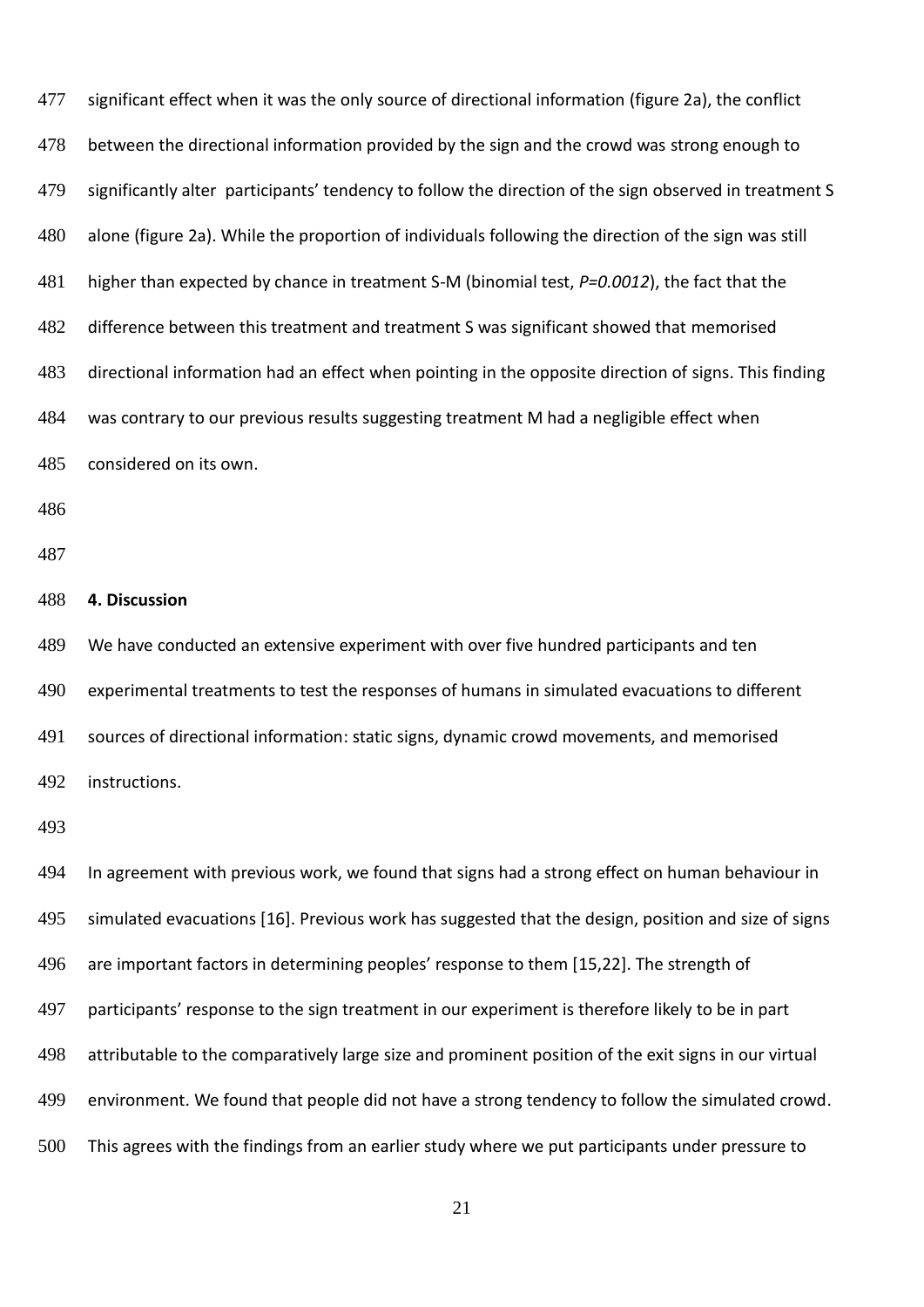complete a task faster [17]. Evidence from survivors suggests that affiliation and proximity to familiar people and between socially connected people occurs during crowd evacuations [26]. Influential theoretical work has suggested for illustration purposes that during crowd evacuations and under stress, individuals may develop a tendency to follow others, a phenomenon called the 'herding effect' [25]. It can be debated to what extent participants in our experiment interacted with simulated agents as they would with real people. Nevertheless, based on our results, we recommend further research on this subject and propose that crowd behaviour in evacuations is perhaps more nuanced than simple 'herd-like' following behaviour. Our experiment suggests that the movement of other pedestrians is merely one of many potentially influential sources of directional information individuals use to make movement decisions (see also discussion on combinations of information sources below). It could be argued that the time the message in the memory treatment, M, was displayed for (six seconds) was too short for participants to memorise the instructions and that the treatment would have a stronger effect if this time interval was increased. While the effect of the specific design of our treatments is important, we did not conduct experiments on this as we were primarily interested in studying the effect of combining different sources of directional information.

 The combination of primary treatments provided intriguing results. In particular, the fact that the memory and crowd treatments did not affect human decisions in isolation, but had a significant effect when combined in a conflicting way with the sign treatment (compared to the baseline of the sign treatment) was interesting. This has a number of implications. First, contrary to the initial impression from the results, the memory treatment did have a significant effect (although not in isolation). Second, the treatment in which the sign and crowd provided conflicting information significantly reduced the proportion of people following the direction of the sign suggesting that a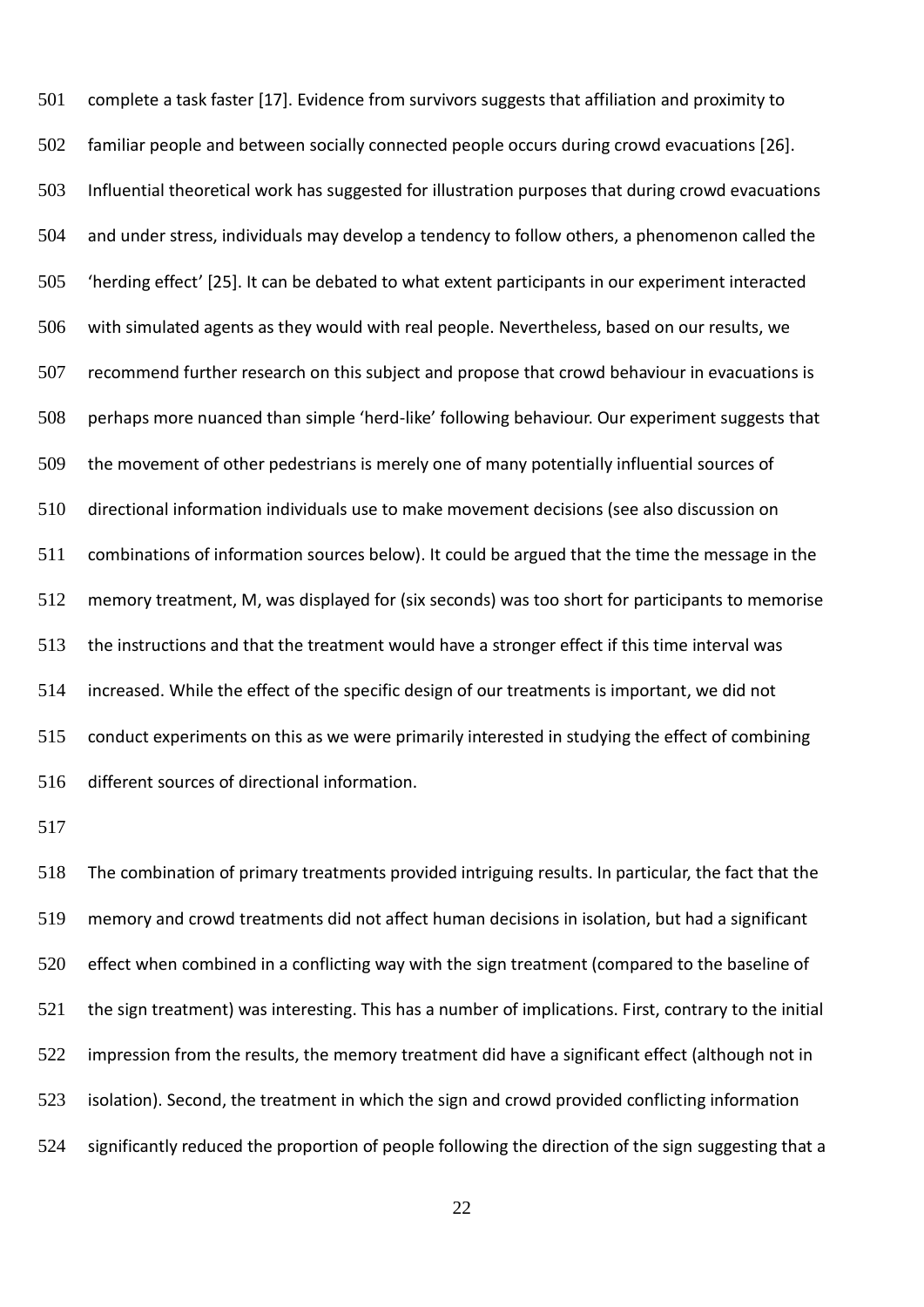considerable number of people followed the crowd. This is interesting as participants following the crowd risked getting stuck in the evacuating crowd even though the sign indicated an alternative 527 that avoided this possibility. Third, these findings suggest that when treatments are combined, it is not the case that the treatment that participants observe more closely in isolation simply overrules the directional information suggested by alternative sources of information.

 Controlled experiments on crowd evacuations from confined spaces all share one limitation: it is not ethical to recreate the real stress and potential dangers of evacuations. Thus, different approaches to investigate crowd evacuations are justified and valuable insights have been gained from interviews with survivors of crowd evacuations [26,28], evacuation drills with volunteers [31] and computer simulation models [7,25,29], for example. We have opted to use interactive virtual environments to study human behaviour in simulated evacuations. While the question of the extent to which our findings extend to real life human behaviour remains, we suggest that our study demonstrates virtual environments are a powerful tool for high throughput behavioural analysis. This type of experiment, possibly implemented online, could be used to select topics for further study in more life-like experiments from a large set of initial hypotheses.

 One feature of our simulated evacuations that particularly distinguishes them from real life is that participants had a top-down view of the environment. We have previously argued that the tactical level decisions we investigate are likely to be based on features of the crowd dynamics that humans would be able to detect without having a top-down view, such as the length of queues at exits or the crowd's movement towards exits [17]. In addition, this way of representing the environment facilitates simple steering controls for interacting with the environment. Simple controls avoid the potential problem of more realistic, three-dimensional representations of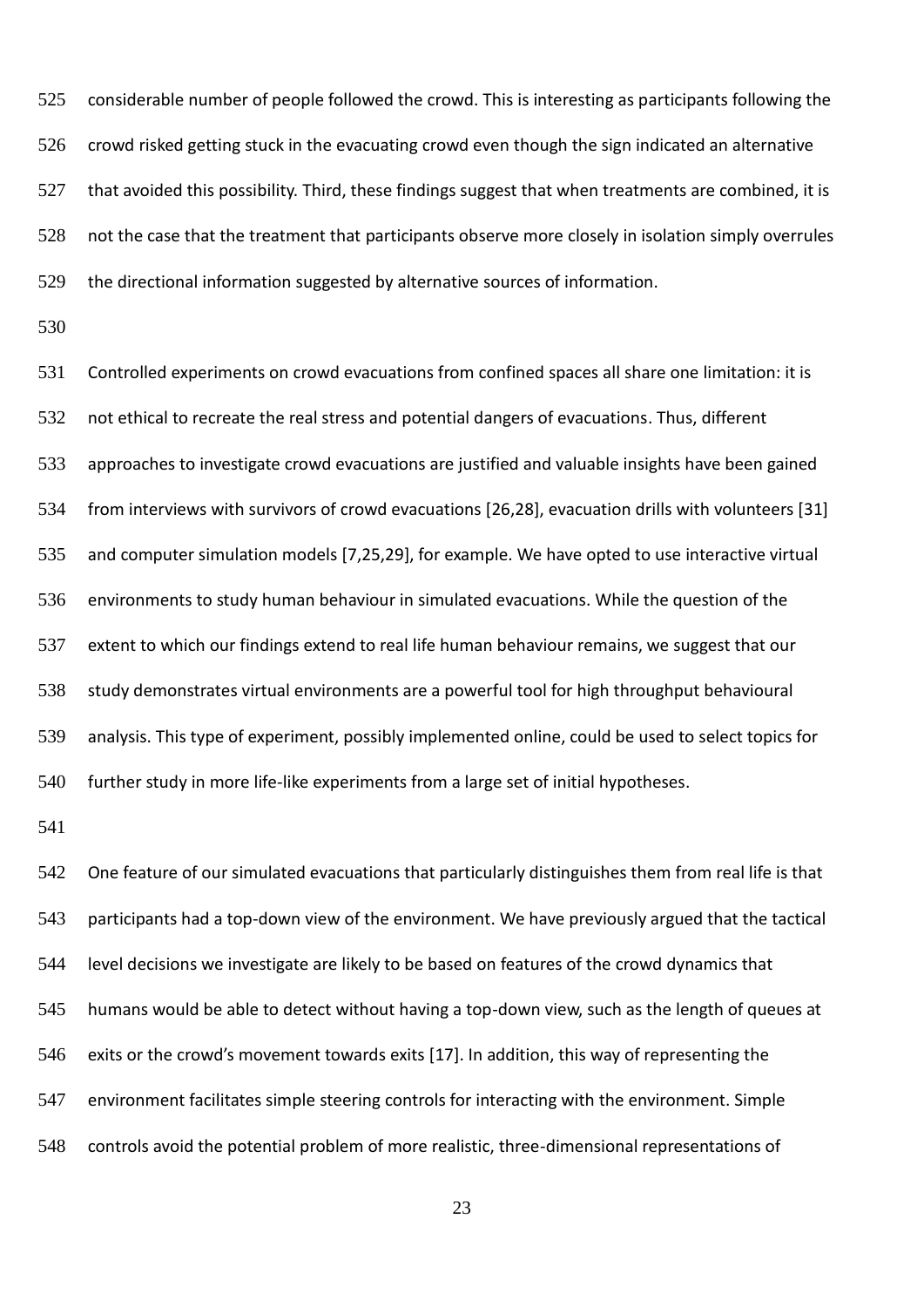environments requiring more complicated controls that can lead to differences in performance between more and less experienced computer users (as reported in e.g. [32]). We additionally mitigated the problem of different levels in computer literacy between participants by focusing our study on route choices, as opposed to other performance measures, such as evacuation times, as studied in [16].

 Fully explaining our findings on combined treatments is difficult with the data from our experiments. We only controlled the information participants had access to, but we did not collect self-report measures, such as data on the extent to which individuals identified with the pedestrian they controlled, to what extent they felt part of the simulated crowd and to what extent they trusted the different sources of directional information. Such measures could help to build up an understanding of the process of how participants made decisions based on the information available. An interesting avenue to explore could be the proposition that people have different propensities to react to different sources of information, in a similar way that different people prefer to learn from different sources of information (e.g. by classroom lessons, by reading, by working with peers, [33]). While the explanation of our findings remains for future research, we can conclude that it is important to provide evacuees with consistent directional information throughout the course of an evacuation. We acknowledge this can be difficult due to the specific circumstances of an evacuation [21]. However, our research shows that even memorised information that may not affect evacuees' behaviour in isolation may become an important factor in human decision making when combined with other sources of information.

## **5. Acknowledgements**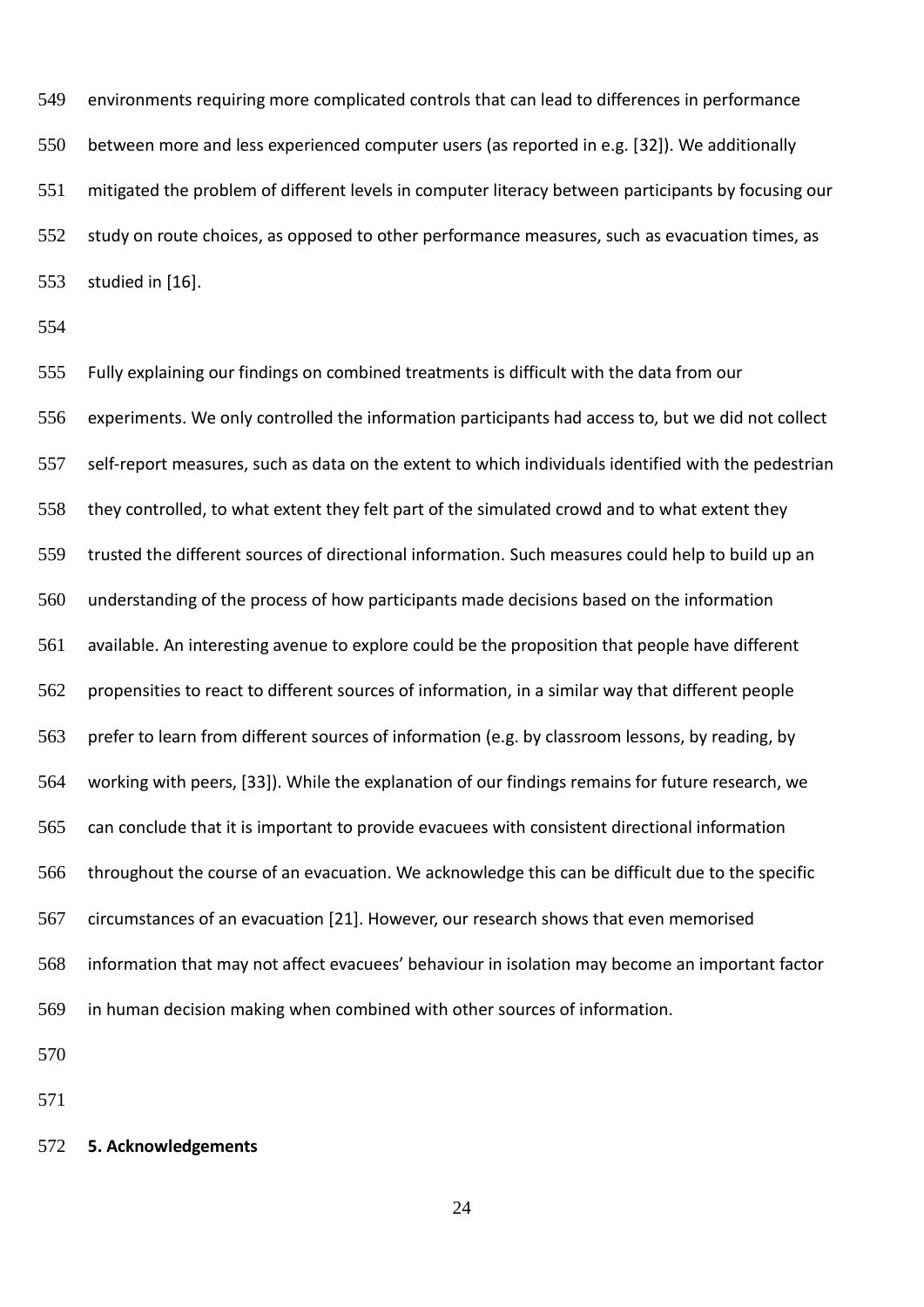| 574 | We thank the editor and three anonymous referees for their constructive and insightful comments   |
|-----|---------------------------------------------------------------------------------------------------|
| 575 | on an earlier version of this manuscript. N.W.F.B. gratefully acknowledges support from the AXA   |
| 576 | Research Fund. We would also like to thank Mohcine Chraibi, Michael Darius, Stefan Holl, Anja     |
| 577 | Meister, Armin Seyfried and Lisa Wagner as well as the rest of the BaSiGo team for their help in  |
| 578 | collecting the data.                                                                              |
| 579 |                                                                                                   |
| 580 |                                                                                                   |
| 581 | 6. Data accessibility                                                                             |
| 582 | The data presented in this manuscript is published as Electronic Supplementary Material alongside |
| 583 | this article.                                                                                     |
|     |                                                                                                   |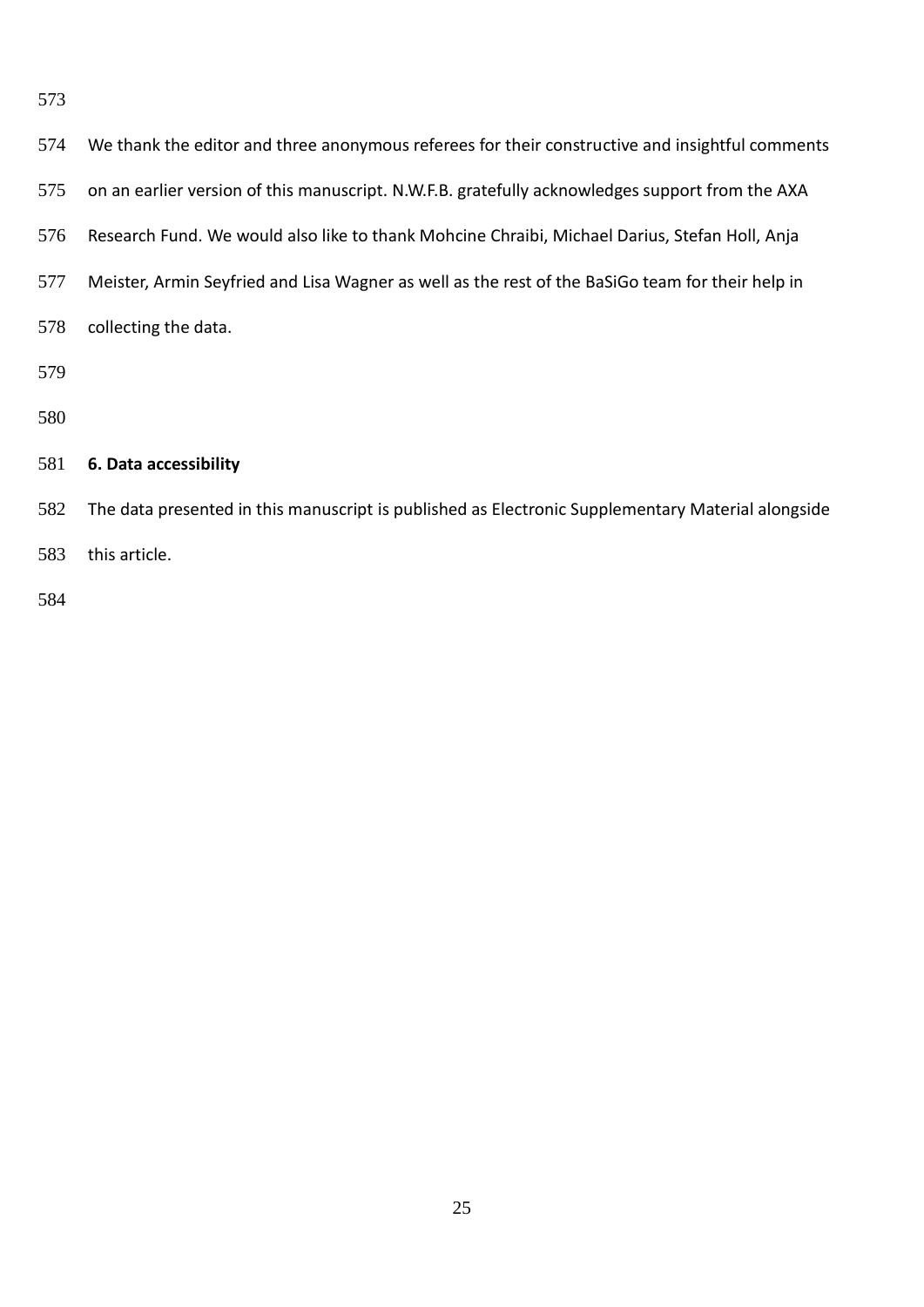## **7. References**

 1. Camazine S, Deneubourg J-L, Franks N, Sneyd J, Theraulaz G, Bonabeau E. 2001 *Self-organization in biological systems*. Princeton University Press, Princeton, NJ.

2. Sumpter, DJT. 2010 *Collective animal behavior*. Princeton University Press, Princeton, NJ.

 3. Helbing D, Johansson A. 2010 Pedestrian, Crowd and Evacuation Dynamics. In *Encyclopedia of Complexity and Systems Science*, pp. 6476-6495. Springer.

 4. Couzin ID, Krause J 2003. Self-organization and collective behavior in vertebrates. *Adv. Stud. Behav.* **32**, 1-75.

- 5. Schadschneider A, Klingsch W, Kluepfel H, Kretz T, Rogsch C, Seyfried A. 2009 Evacuation
- Dynamics: Empirical Results, Modeling and Applications. In *Encyclopedia of Complexity and*
- *Systems Science,* pp. 3142-3176. Springer.

- 6. Hoogendoorn SP, Bovy PH. 2004 Pedestrian route-choice and activity scheduling theory and
- models. *Transp. Res. B* **38**, 169-190.

 7. Moussaïd M, Helbing D, Theraulaz G. 2011 How simple rules determine pedestrian behavior and crowd disasters. *Proc. Natl. Acad. Sci. USA* **108**, 6884-6888.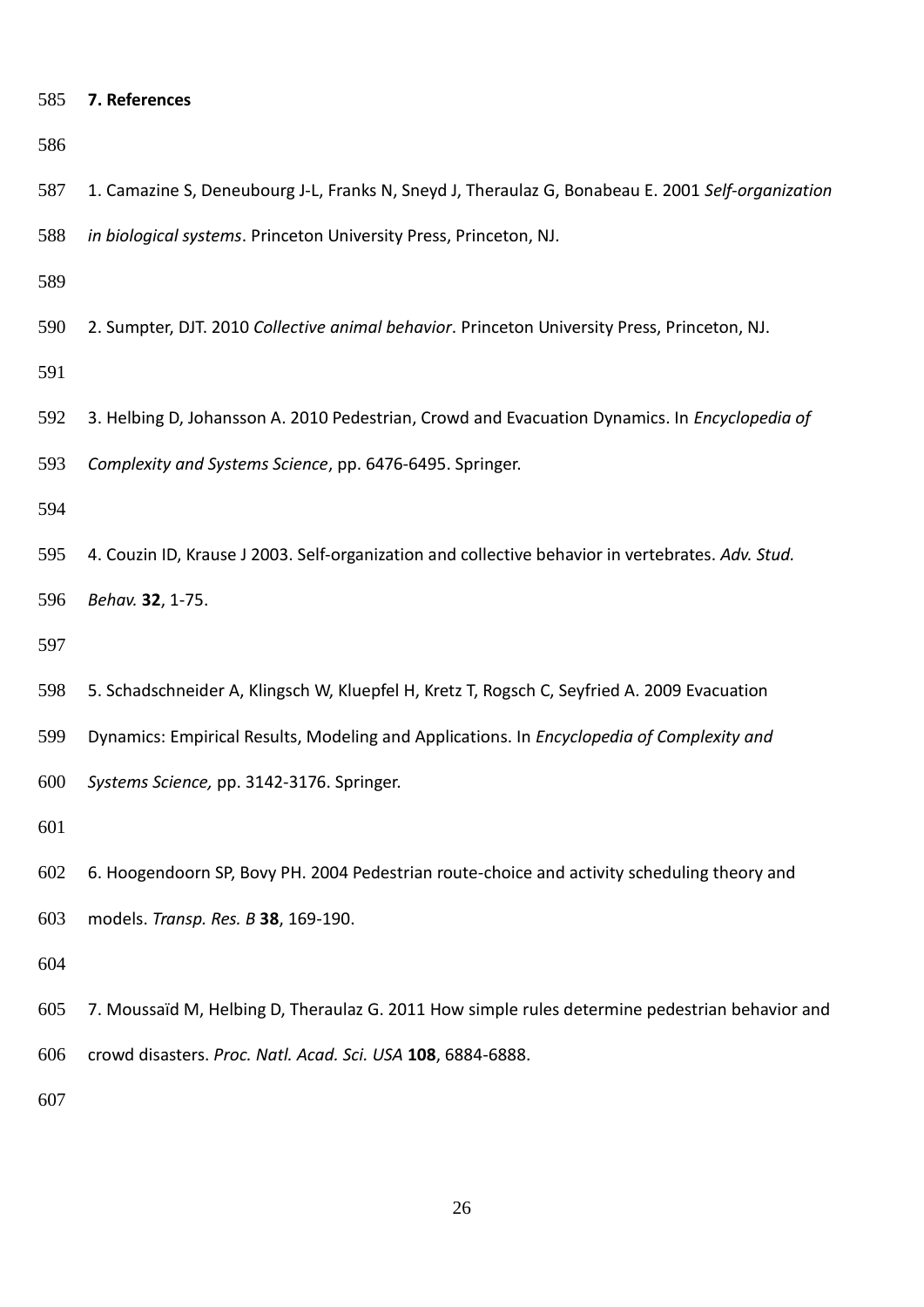8. Mann RP, Faria J, Sumpter DJ, Krause J. 2013. The dynamics of audience applause. *J. R. Soc.*

*Interface* **10,** 20130466.

- 9. Katz Y, Tunstrøm K, Ioannou CC, Huepe C, Couzin ID. 2011. Inferring the structure and dynamics
- of interactions in schooling fish. *Proc. Natl. Acad. Sci. USA* **108**, 18720-18725.
- 
- 10. Bode NWF, Franks DW, Wood AJ, Piercy JJ, Croft DP, Codling EA 2012. Distinguishing social from
- nonsocial navigation in moving animal groups. *Am. Nat.* **179**, 621-632.
- 
- 11. Pitcher TJ, Partridge BL, Wardle CS. 1976. A blind fish can school. *Science*, **194**, 963-965.

- 12. Gonzalez C, Vanyukov P, Martin MK. 2005 The use of microworlds to study dynamic decision making. *Comput. Hum. Behav.* **21**, 273-286.
- 
- 13. Lipshitz R, Klein G, Orasanu J, Salas E. 2001 Taking stock of naturalistic decision making. *J.*
- *Behav. Decis. Making* **14**, 331-352.

- 14. Drury J, Cocking C, Reicher S, Burton A, Schofield D, Hardwick A, Graham D, Langston P. 2009.
- Cooperation versus competition in a mass emergency evacuation: A new laboratory simulation and
- a new theoretical model. *Behav. Res. Methods*, **41**, 957-970.

- 15. Kobes M, Oberijé N, Groenewegen K, Helsloot I, De Vries B. 2009. Hotel evacuation at night; An
- analysis of unannounced fire drills under various conditions. *Proc. of Human behavior in fire*
- *symposium (pp. 219-242).*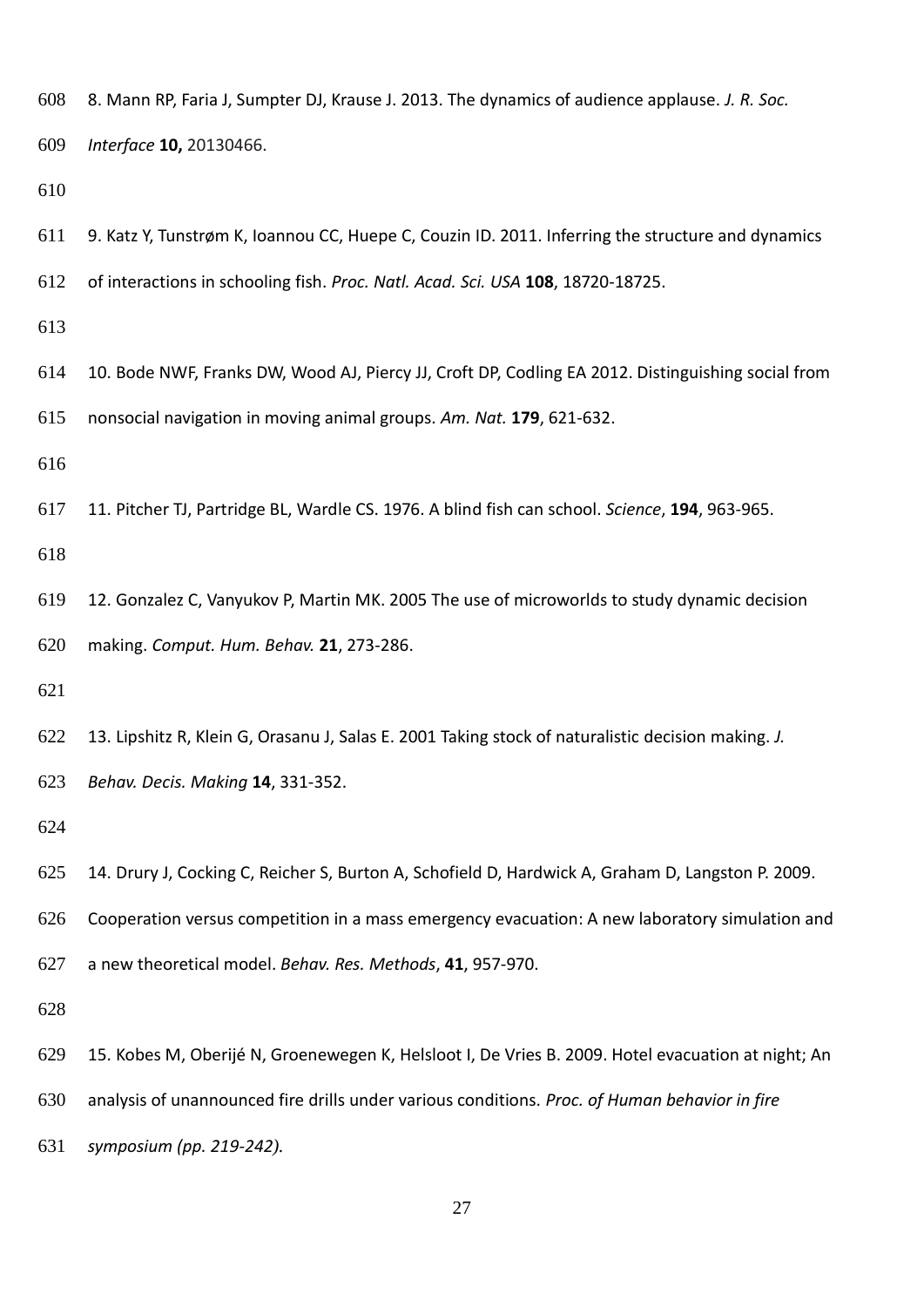way-finding. *Appl. Ergon*. **40**, 722-730.

 17. Bode NWF, Codling EA. 2013. Human exit route choice in virtual crowd evacuations. *Anim. Behav.* **86**, 347-358. 18. Vilar E, Rebelo F, Noriega P, Teixeira L, Duarte E, Filgueiras E. 2013. Are Emergency Egress Signs Strong Enough to Overlap the Influence of the Environmental Variables? *In Design, User Experience, and Usability. User Experience in Novel Technological Environments (pp. 205-214). Springer Berlin Heidelberg.* 19. Cole HP, Vaught C, Wiehagen WJ, Haley JV, Brnich Jr MJ. 1998 Decision making during a simulated mine fire escape. *IEEE Trans. Eng. Man.* **45**, 153-162. 20. Kretz T, Hengst S, Roca V, Perez Arias A, Friedberger S, Hanebeck UD. 2011 Calibrating dynamic pedestrian route choice with an Extended Range Telepresence System. In *Computer Vision Workshops (ICCV Workshops), 2011 IEEE International Conference on*, pp. 166-172. IEEE. 21. Johnson CW. 2005 Lessons from the evacuation of the World Trade Center, Sept 11th 2001 for the future development of computer simulations. In *Cognition, Technology and Work 7*, pp. 214-

16. Tang CH, Wu WT, Lin CY. 2009. Using virtual reality to determine how emergency signs facilitate

240. Springer

22. Wong LT, Lo KC. 2007. Experimental study on visibility of exit signs in buildings. *Build. Environ.*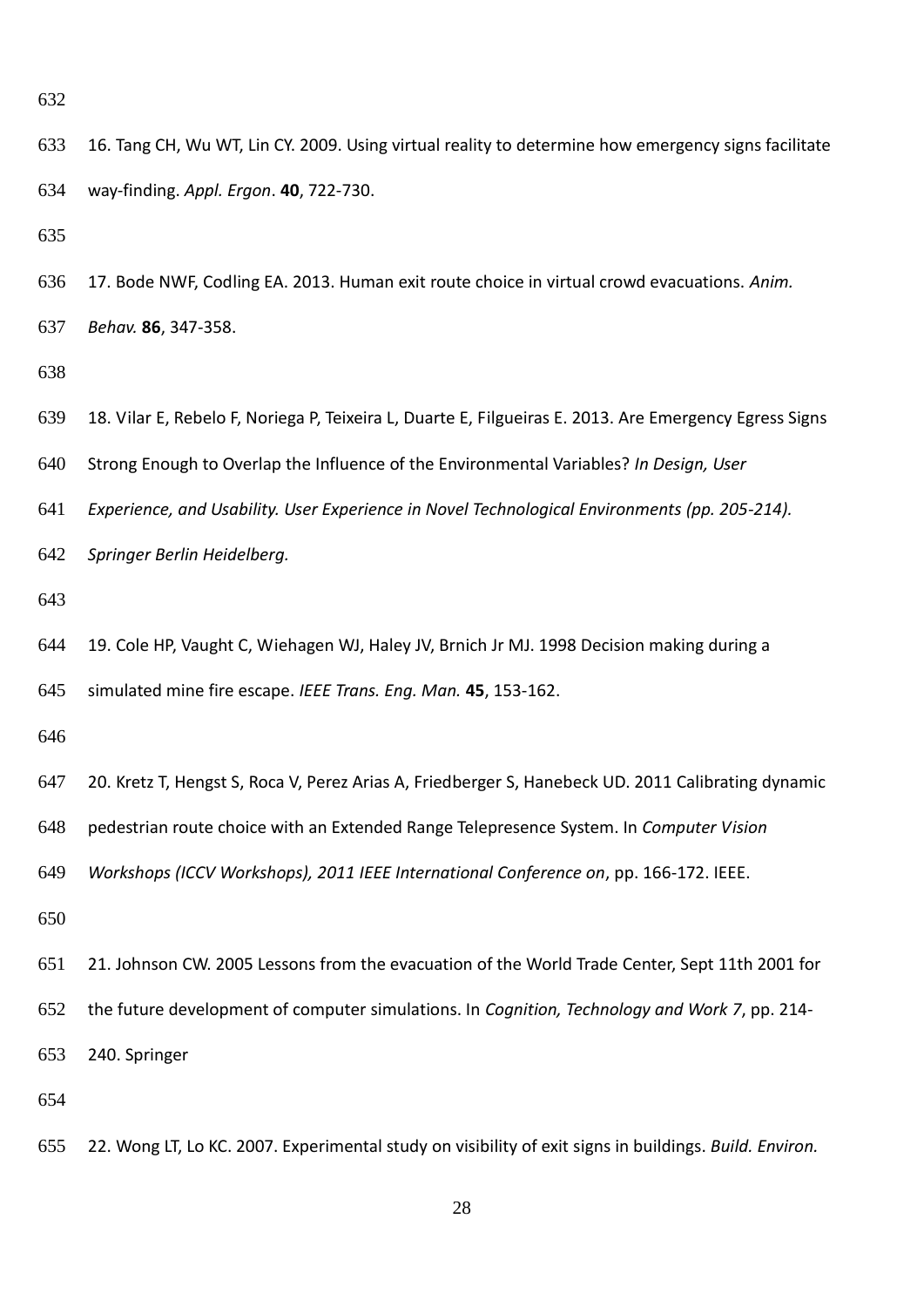**42**, 1836-1842.

 Environments. *Environ. Plann. B* **25**, 895-913. 24. The Stationary Office. 2008 *Guide to Safety at Sports Grounds, The Green Guide*, 5th. Edition, London.

23. Raubal M, Egenhofer MJ. 1998. Comparing the Complexity of Wayfinding Tasks in Built

 25. Helbing D, Farkas I, Vicsek T. 2000 Simulating dynamical features of escape panic. *Nature* **407**, 487-490.

 26. Sime JD. 1983. Affiliative behaviour during escape to building exits. *J. Environ. Psychol.* **3**, 21-41. 

27. ICAO - International Civil Aviation Organization 2003. *Human factors digest n<sup>o</sup> 15. Human* 

*factors in cabin safety. Circular 300-AN/173.* ICAO, Montreal, Canada.

28. Donald I, Canter D. 1992. Intentionality and fatality during the King's Cross underground fire.

*Eur. J. Soc. Psychol.* **22**, 203-218.

29. Burstedde C, Klauck K, Schadschneider A, Zittartz J. 2001 Simulation of pedestrian dynamics

using a two-dimensional cellular automaton. *Physica A* **295**, 507-525.

30. R Core Team. 2012. R: A language and environment for statistical computing. *R Foundation for* 

*Statistical Computing, Vienna, Austria*. ISBN 3-900051-07-0, URL http://www.R-project.org/.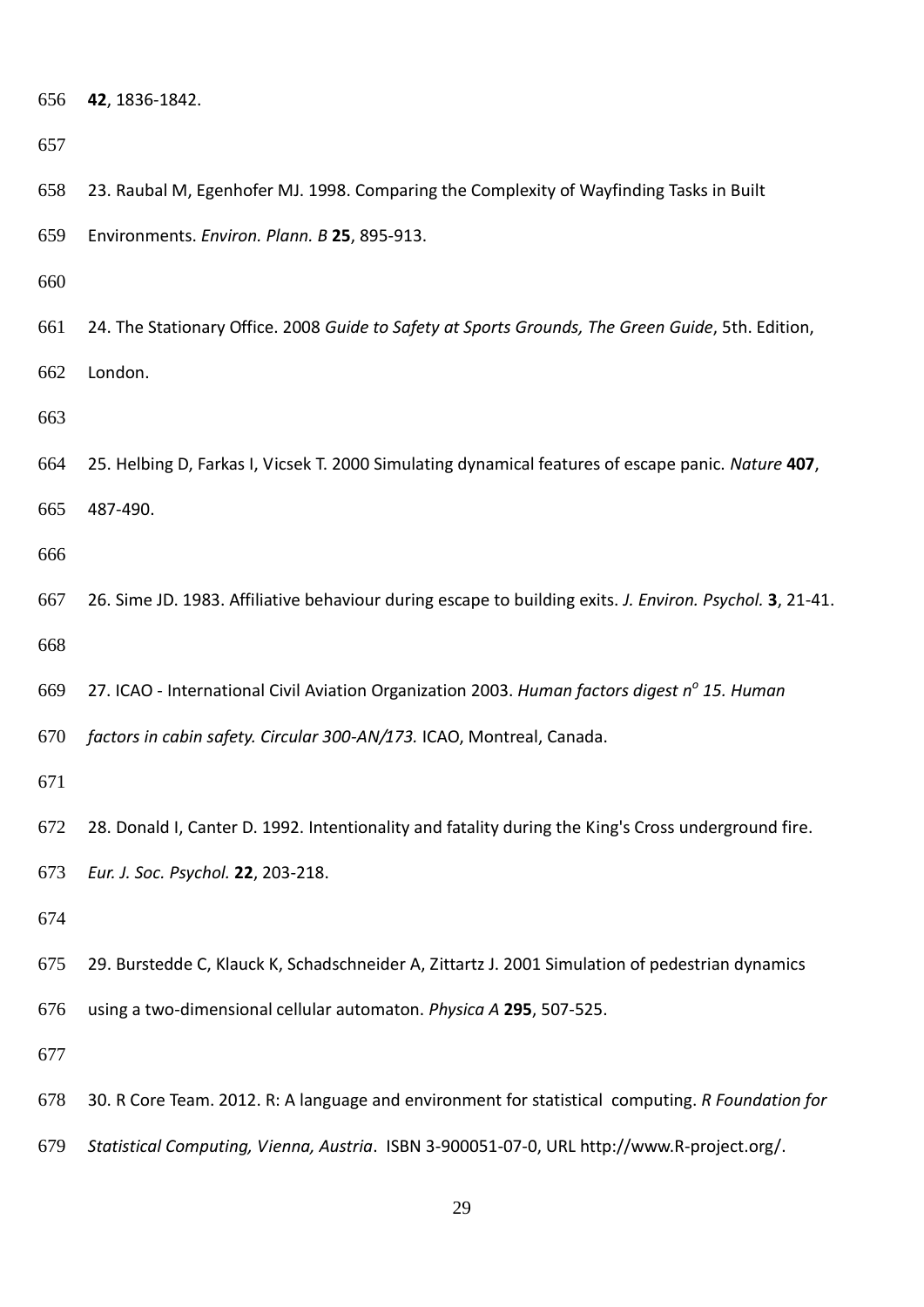- 31. Seyfried A, Rupprecht T, Passon O, Steffen B, Klingsch W, Boltes M. 2009. New insights into
- pedestrian flow through bottlenecks.*Transport. Sci.* **43**, 395-406.

- 32. Smith SP, Trenholme D. 2009. Rapid prototyping a virtual fire drill environment using computer
- game technology. *Fire Safety J.* **44**, 559-569.
- 
- 33. Riding R, Rayner S. 1998. *Cognitive styles and learning strategies: Understanding style*
- *differences in learning and behaviour*. D. Fulton Publishers, London.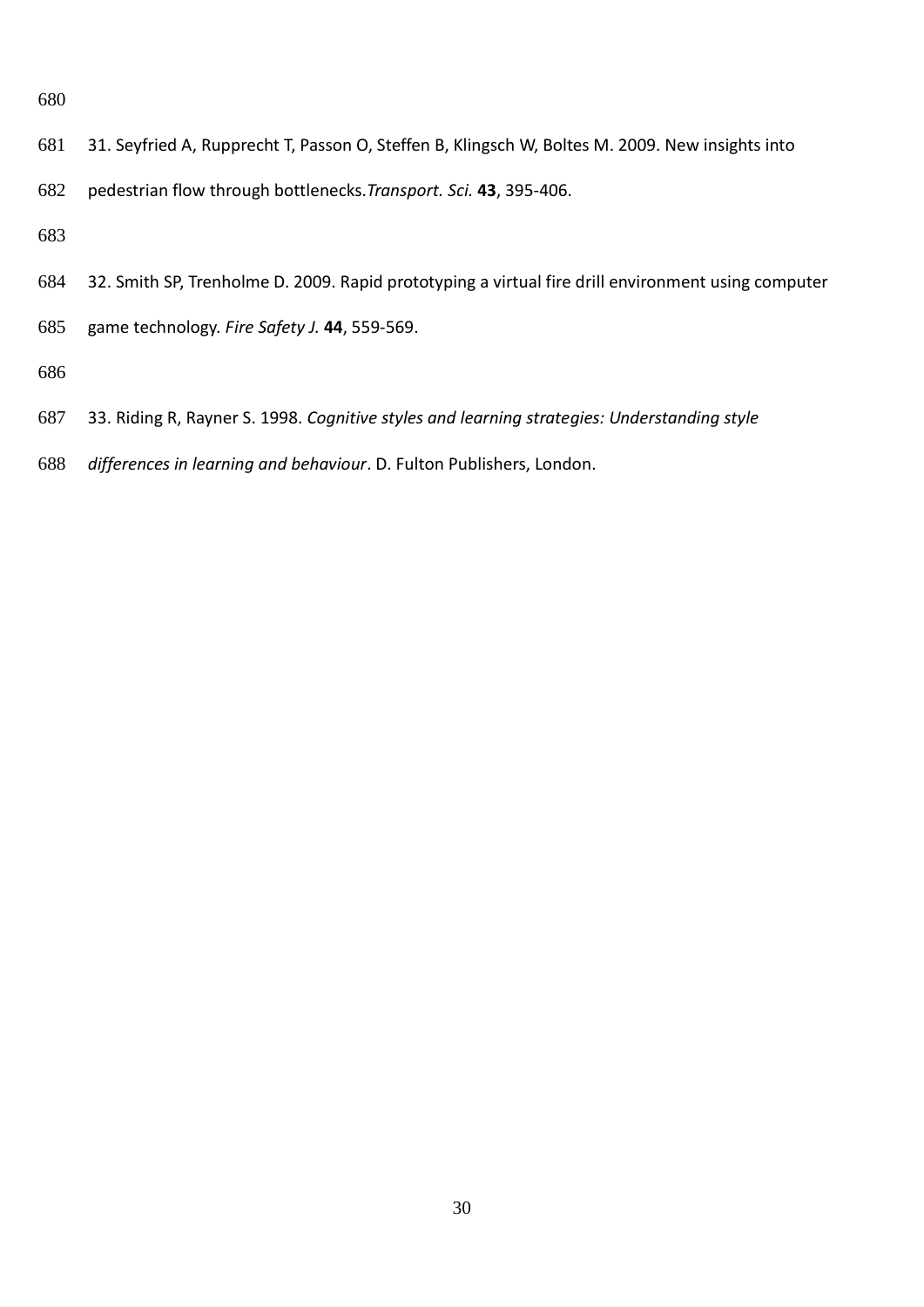**Figure Legends:**

 **Figure 1:** Layout of simulated environment and different experimental treatments. (a) layout of the simulated environment. In the first task, participants started at the initial position 'St', followed arrows to the entrance 'En' into the central room 'CR' and to the first target 'T1'. The second task is outlined in the Methods and did not involve any simulated pedestrian movement. In the third task, participants started at 'T1' and subsequently left 'CR' through either exit into corridors 'C1' or 'C2' and moved to the final target 'T2'. The entrance 'En' was blocked in this task. The pedestrian steered by participants is represented by a black filled circle, located at 'T1', and simulated pedestrians are represented by white filled circles with a line indicating their movement direction. We show the control treatment in which the simulated crowd splits evenly between the two exits during the third task. For illustration purposes the whole environment is visible, but participants had a limited view as shown in the other panels. (b) Memory treatment M (the message displayed translates to: "Well done! During an emergency, leave the room through the exit marked with the following symbol: @"). (c) Crowd treatment C (the entire crowd exits through one exit). (d) Sign treatment S (the crowd splits evenly between the two exits and a sign labelled 'EXIT' indicates which exit to use),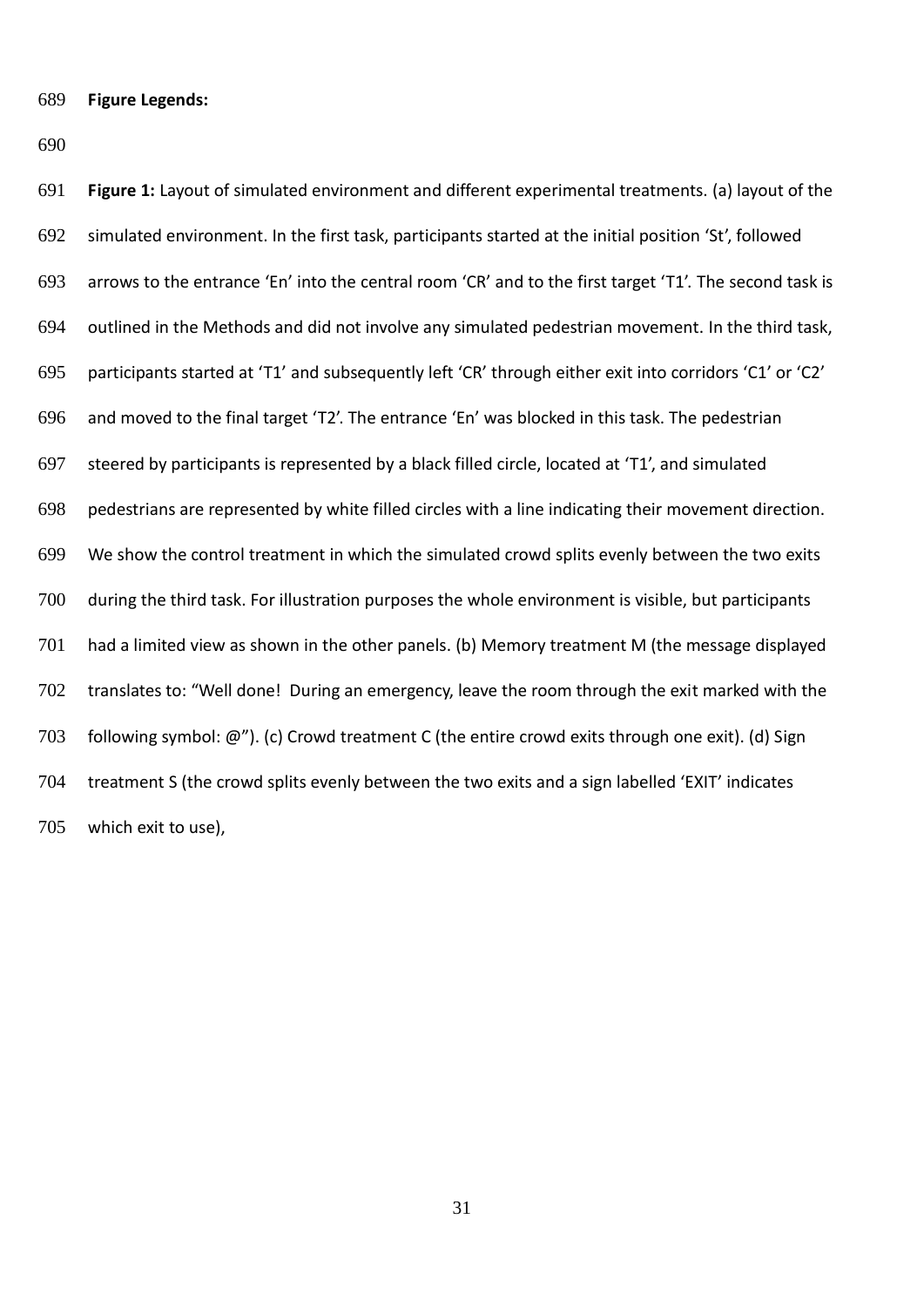**Figure 2:** Human responses to directional information in simulated evacuations. We extracted four summary statistics from participants' movement in the simulated environment and show the primary treatments and the control treatment. Under the control treatment the simulated crowd did not provide any directional information as it split evenly between the two exits. The primary treatments provided directional information: under treatment M, a message participants could memorise indicated the exit to use, in treatment C, the simulated crowd only used one exit and under treatment S, one exit was indicated by an 'EXIT' sign. (a) The proportion of participants using the same exit as indicated by the treatment (does not apply to the control treatment, as no direction is indicated). Numbers inside the bars indicate the number of participants per treatment and the symbols underneath indicate whether the observed proportion is significantly different from random ('\*') or not ('n.s.'; from binomial tests, p-values are given in main text). (b) The average number of simulation steps taken to react at the start of the evacuation, (c) the average number of clicks performed during the evacuation and (d) the proportion of participants who changed their original decision about which exit to use. The reaction time in (c) is given in update steps of the simulation (corresponding to 0.05 s of simulated time, see supplementary material). Statistically significant effects of treatments on summary statistics in pair wise comparisons of 722 treatments are indicated by horizontal bars and asterisks ('\*') above the measured quantities (from GLMs, see Methods and supplementary information). Error bars show standard errors in (b) and (c), and 95% confidence intervals for the observed probabilities in (a) and (d). Further details on the statistical analysis can be found in the Methods section.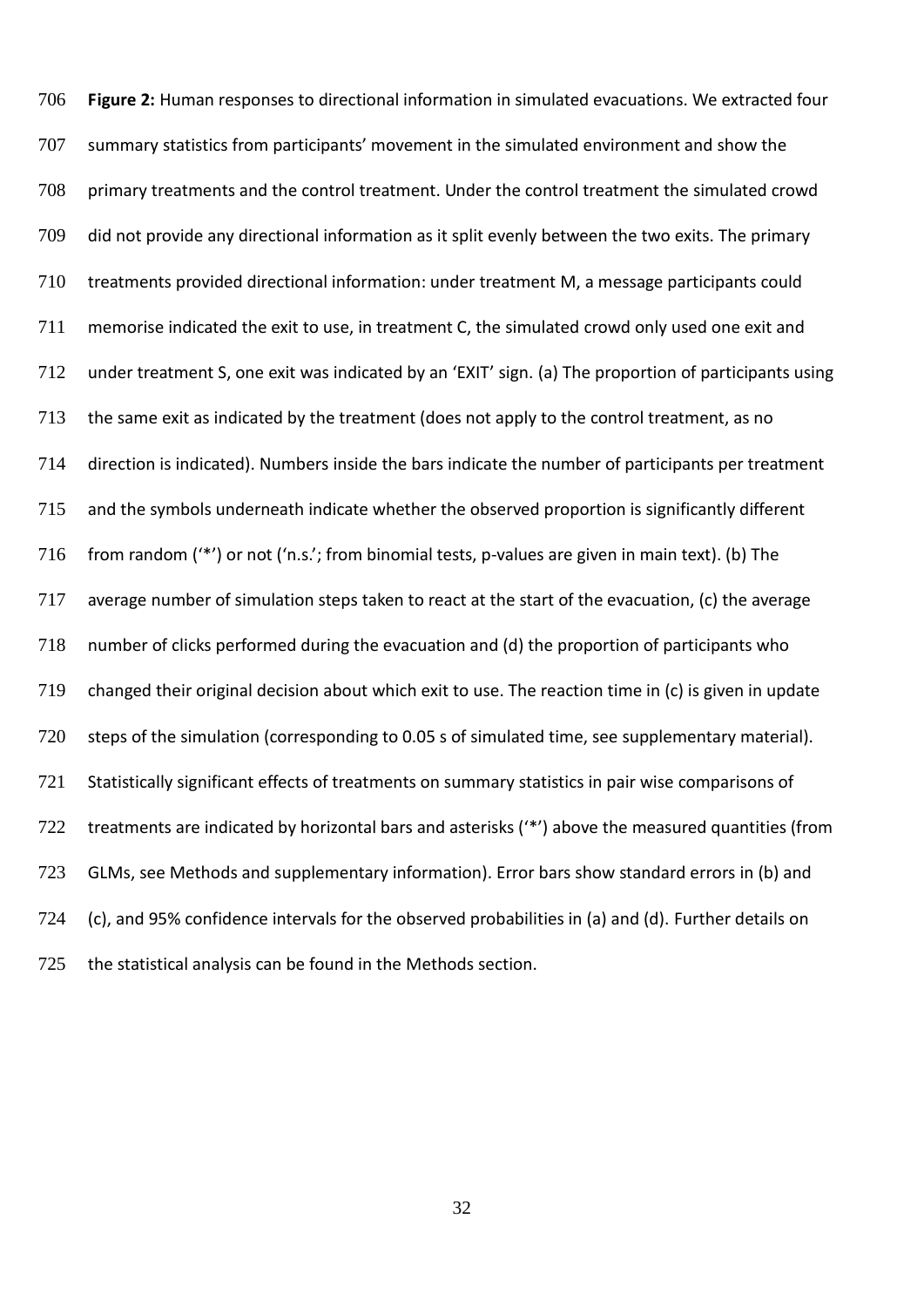**Figure 3:** Human responses to reinforced or conflicting directional information in simulated 727 evacuations. We used each of the primary treatments M, C and S in turn as a baseline (baseline M: a; baseline C: b; baseline S: c). We show the proportion of participants that followed the baseline signal. Additional summary statistics can be found in the supplementary information. Statistically significant effects of combined treatments compared to the baseline primary treatment are indicated by horizontal bars and asterisks ('\*') above the measured quantities (from GLMs, see Methods and supplementary information). The summary statistics and figure labelling is otherwise identical to figure 2. Recall that treatments M-C in (a) and C-M in (b) denote the same treatment. For this treatment we have *P(same as memory) + P(same as crowd) = 1*, as the directional information of M and C in this treatment points in opposite directions. Likewise, the values for M+C (or C+M) are identical in (a) and (b) as in this treatment the directional information for M and C coincide.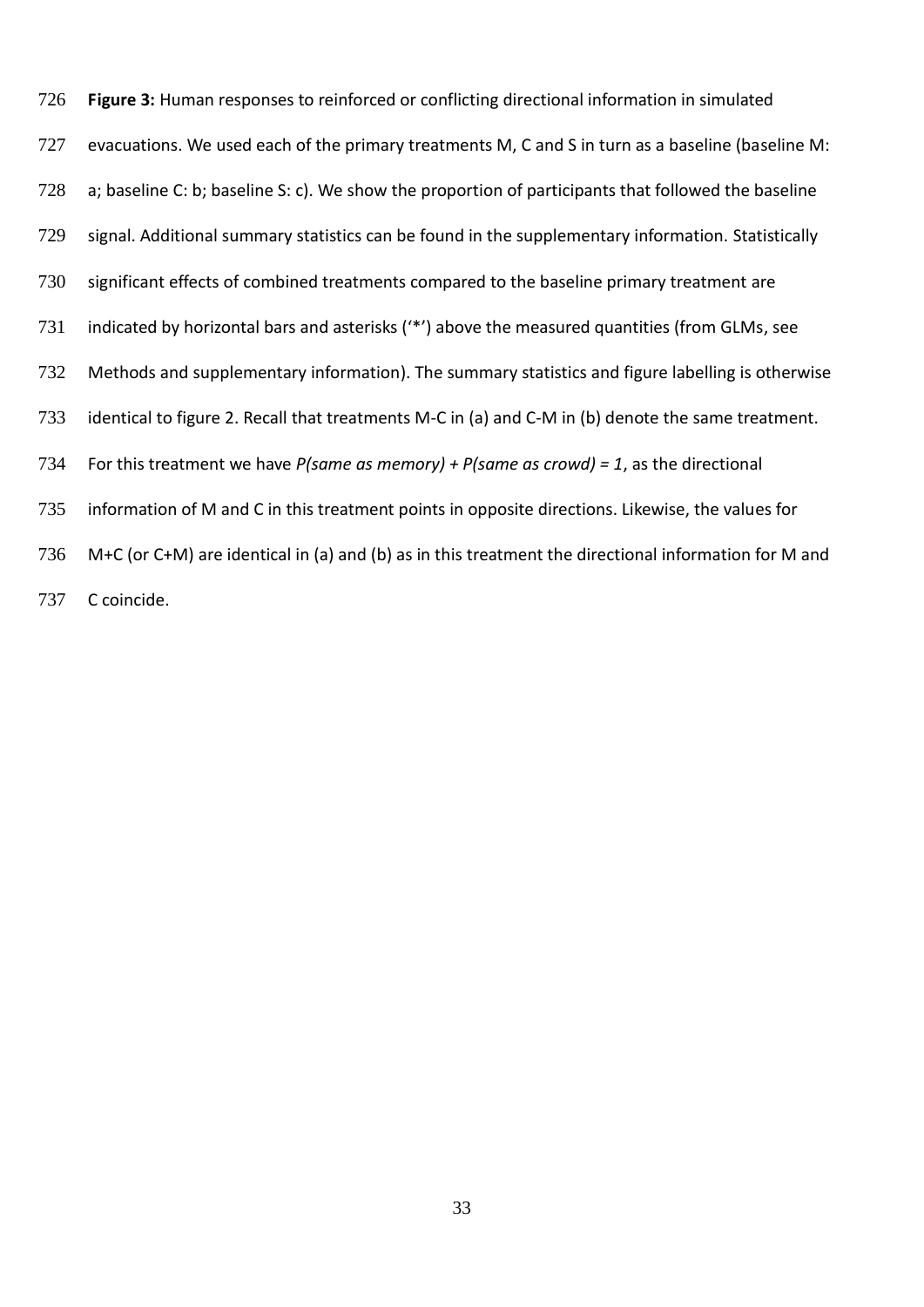





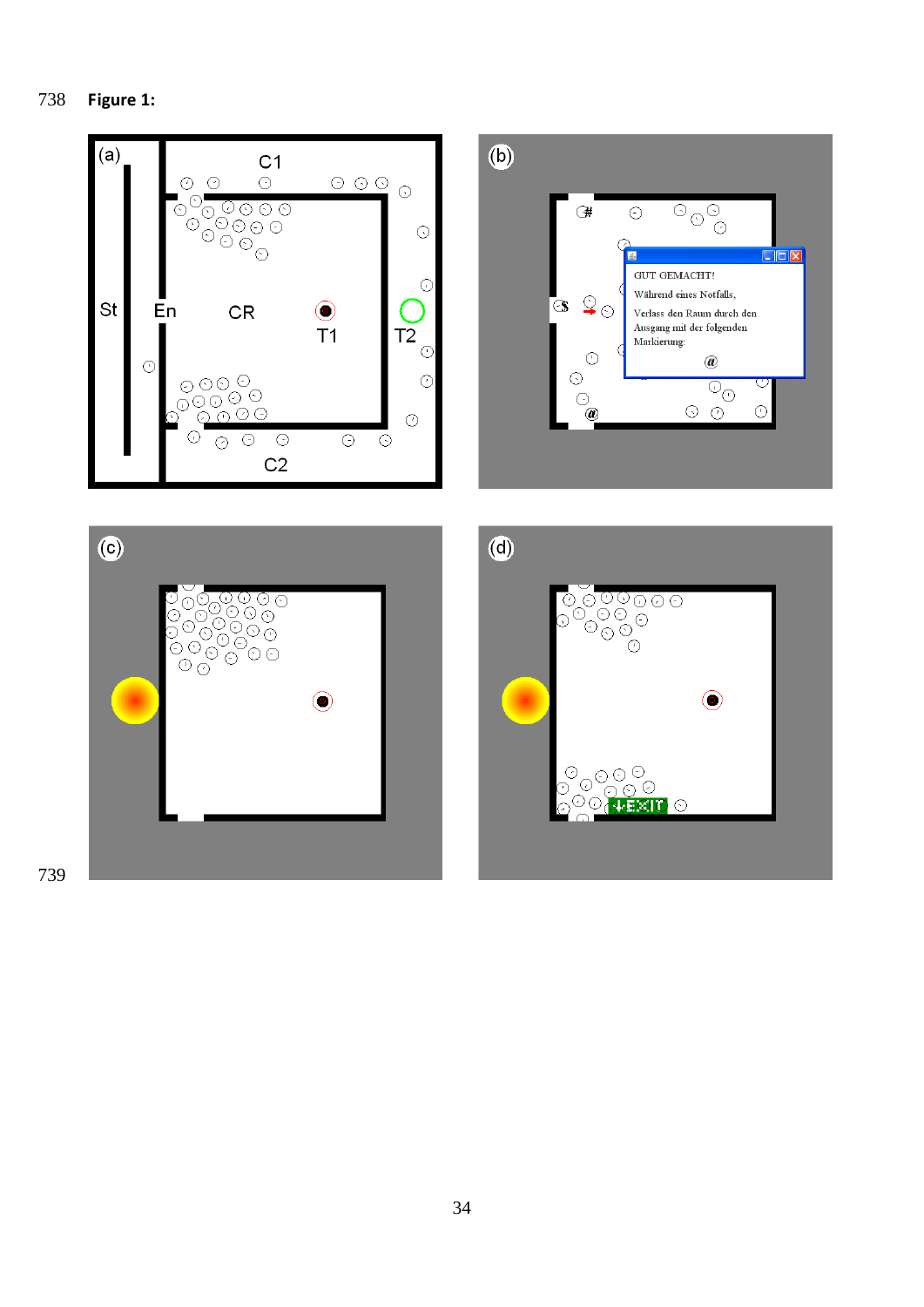